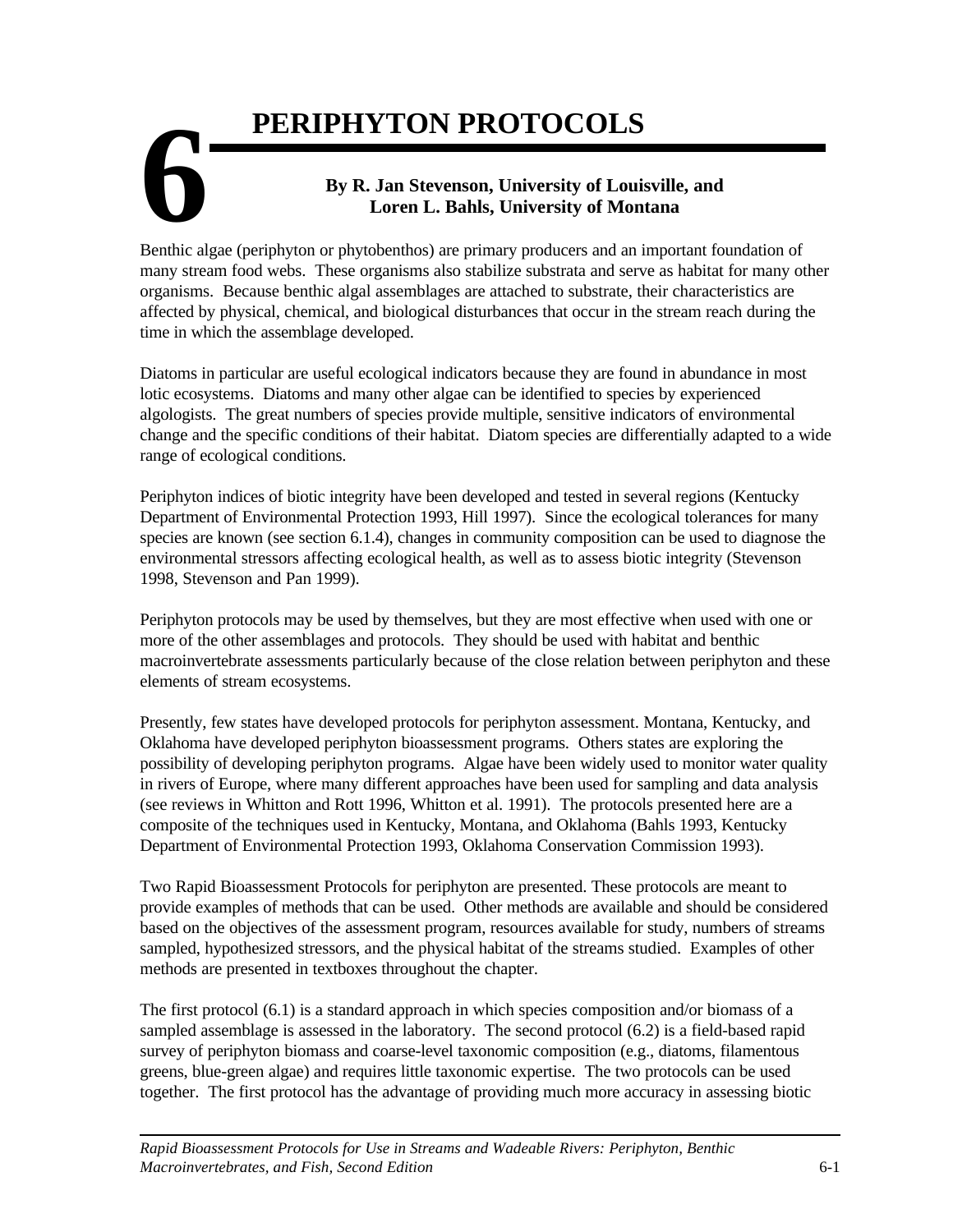integrity and in diagnosing causes of impairment than the second protocol, but it requires more effort than the second protocol. Additionally, the first protocol provides the option of sampling the natural substrate of the stream or placing artificial substrates for colonization.

# **6.1 STANDARD LABORATORY-BASED APPROACH**

# **6.1.1 Field Sampling Procedures: Natural Substrates**

Periphyton samples should be collected during periods of stable stream flow. High flows can scour the stream bed, flushing the periphyton downstream. Recolonization of substrates will be faster after less severe floods and in streams with nutrient enrichment. Peterson and Stevenson (1990) recommend a three-week delay following high, bottom-scouring stream flows to allow for recolonization and succession to a mature periphyton community. However, recovery after high discharge can be as rapid as 7 days if severe scouring of substrata did not occur (Stevenson 1990).

Two sampling approaches are described for natural substrate sampling. Multihabitat sampling best characterizes the benthic algae in the reach, but results may not be sensitive to subtle water quality changes because of habitat variability between reaches. Species composition of assemblages from a single habitat should reflect water quality differences among streams more precisely than multi-habitat sampling, but impacts in other habitats in the reach may be missed.

The length of stream sampled depends upon the objectives of the project, budget, and expected results. Multihabitat sampling should be conducted at the reach scale (30-40 stream widths) to ensure sampling the diversity of habitats that occur in the stream. Ideally, single habitat sampling should also be conducted at the reach scale. A shorter length of stream can probably be sampled for single habitat samples than multihabitat samples because the chosen single habitat (e.g., riffles) is usually common within the study streams.

## **6.1.1.1 Multihabitat Sampling**

The following procedures for multihabitat sampling of algae have been adapted from the Kentucky and Montana protocols (Kentucky DEP 1993, Bahls 1993). These procedures are recommended when subsequent laboratory assessments of species composition of algal assemblages will be performed.

1. Establish the reach for multihabitat sampling as per the macroinvertebrate protocols (Chapter 7). In most cases, the reach required for periphyton sampling will be the same size as the reach required for

## **FIELD EQUIPMENT FOR PERIPHYTON SAMPLING--NATURAL SUBSTRATES**

- stainless steel teaspoon, toothbrush, or similar brushing and scraping tools
- section of PVC pipe  $(3)$ " diameter or larger) fitted with a rubber collar at one end
- field notebook or field forms\*; pens and pencils
- white plastic or enamel pan
- petri dish and spatula (for collecting soft sediment)
- forceps, suction bulb, and disposable pipettes
- squeeze bottle with distilled water
- sample containers (125 ml wide-mouth jars)<br>• sample container labels
- sample container labels
- preservative [Lugol's solution, 4% buffered formalin, "M3" fixative, or 2% glutaraldehyde (APHA 1995)]
- first aid kit
- cooler with ice

\* During wet weather conditions, waterproof paper is useful or copies of field forms can be stored in a metal storage box (attached to a clip-board).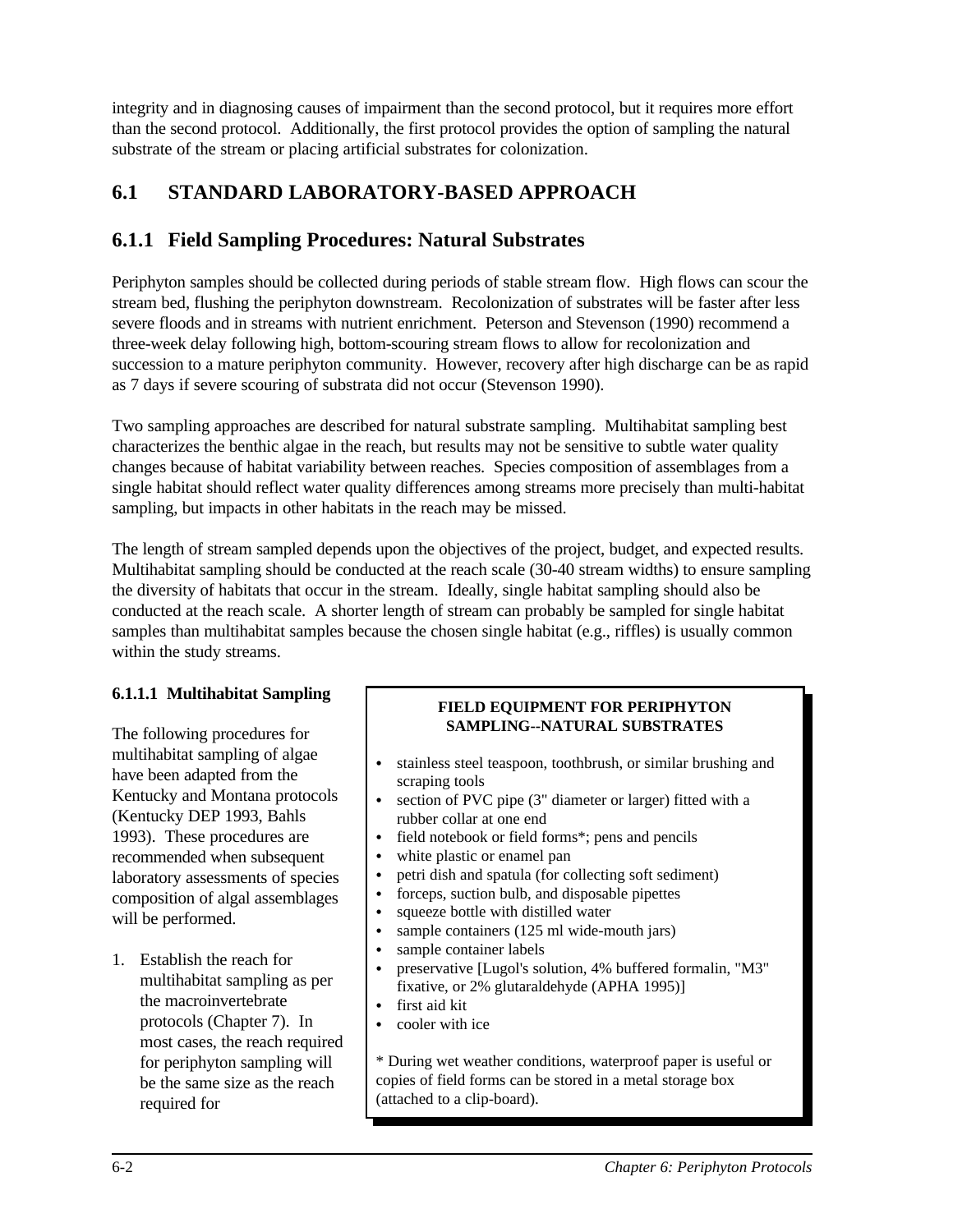macroinvertebrate or fish sampling (30-40 stream widths) so that as many algal habitats can be sampled as is practical.

- 2. Before sampling, complete the physical/chemical field sheet (see Chapter 5; Appendix A-1, Form 1) and the periphyton field data sheet (Appendix A-2, Form 1). Visual estimates or quantitative transect-based assessments can be used to determine the percent coverage of each substrate type and the estimated relative abundance of macrophytes, macroscopic filamentous algae, diatoms and other microscopic algal accumulations (periphyton), and other biota (see section 6.2).
- 3. Collect algae from all available substrates and habitats. The objective is to collect a single composite sample that is representative of the periphyton assemblage present in the reach. Sample all substrates (Table 6-1) and habitats (riffles, runs, shallow pools, nearshore areas) roughly in proportion to their areal coverage in the reach. Within a stream reach, light, depth, substrate, and current velocity can affect species composition of periphyton assemblages. Changes in species composition of algae among habitats are often evident as changes in color and texture of the periphyton. Small amounts (about 5 mL or less) of subsample from each habitat are usually sufficient. Pick specimens of macroalgae by hand in proportion to their relative abundance in the reach. Combine all samples into a common container.

| <b>Substrate Type</b>                                                            | <b>Collection Technique</b>                                                                                                                                                                                                                                                     |
|----------------------------------------------------------------------------------|---------------------------------------------------------------------------------------------------------------------------------------------------------------------------------------------------------------------------------------------------------------------------------|
| Removable substrates (hard): gravel, pebbles,<br>cobble, and woody debris        | Remove representative substrates from water; brush<br>or scrape representative area of algae from surface<br>and rinse into sample jar.                                                                                                                                         |
| Removable substrates (soft): mosses, macroalgae,<br>vascular plants, root masses | Place a portion of the plant in a sample container<br>with some water. Shake it vigorously and rub it<br>gently to remove algae. Remove plant from sample<br>container.                                                                                                         |
| Large substrates (not removable): boulders, bedrock,<br>logs, trees, roots       | Place PVC pipe with a neoprene collar at one end<br>on the substrate so that the collar is sealed against<br>the substrate. Dislodge algae in the pipe with a<br>toothbrush, nail brush, or scraper. Remove algae<br>from pipe with pipette.                                    |
| Loose sediments: sand, silt, fine particulate organic<br>matter, clay            | Invert petri dish over sediments. Trap sediments in<br>petri dish by inserting spatula under dish. Remove<br>sediments from stream and rinse into sampling<br>container. Algal samples from depositional habitats<br>can also be collected with spoons, forceps, or<br>pipette. |

**Table 6-1. Summary of collection techniques for periphyton from wadeable streams (adapted from Kentucky DEP 1993, Bahls 1993).**

4. Place all samples into a single water-tight, unbreakable, wide-mouth container. A composite sample measuring four ounces (ca. 125 ml) is sufficient (Bahls 1993). Add recommended amount of Lugol's (IKI) solution, "M3" fixative, buffered 4% formalin, 2% glutaraldehyde, or other preservative (APHA 1995).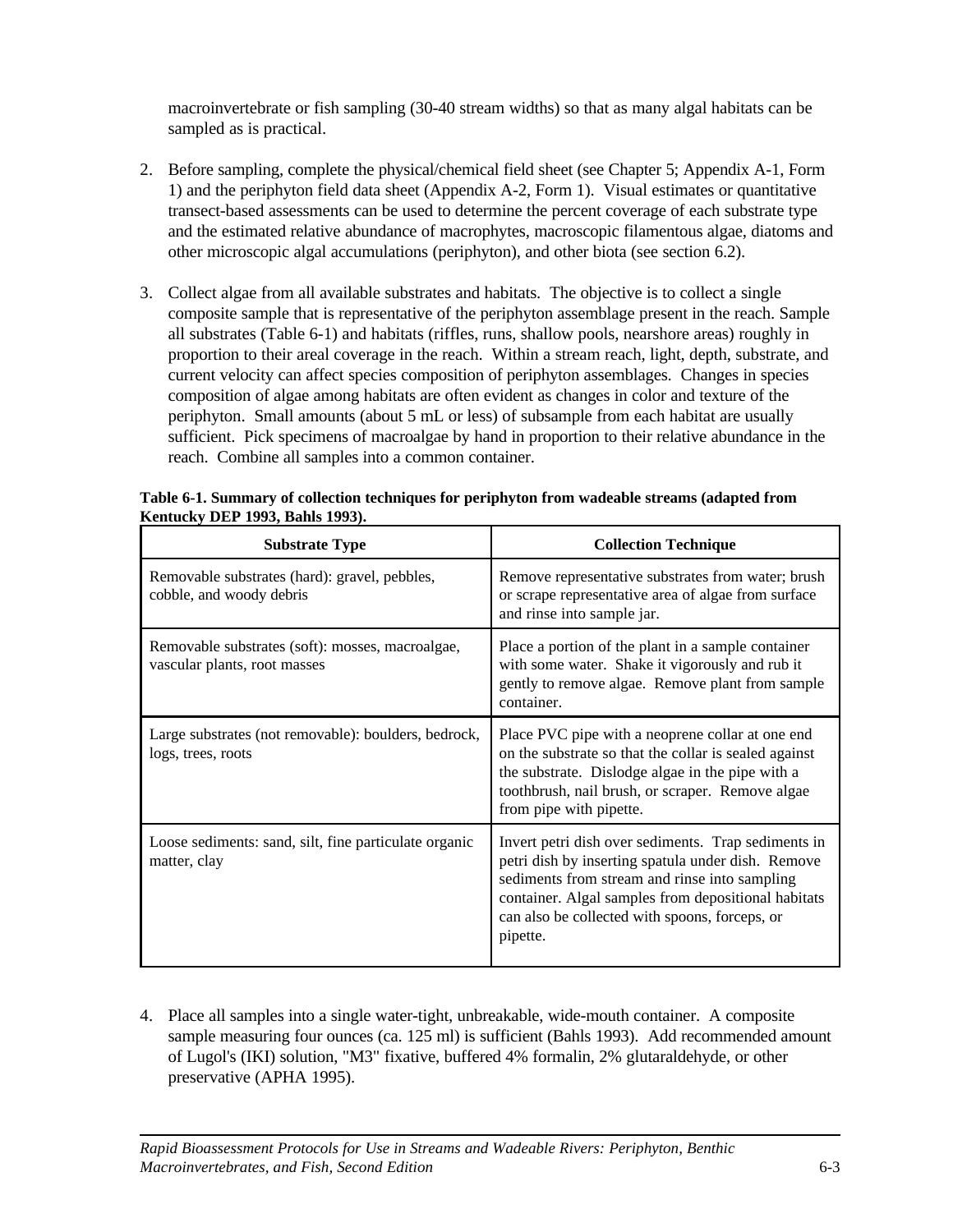- 5. Place a permanent label on the outside of the sample container with the following information: waterbody name, location, station number, date, name of collector, and type of preservative. Record this information and relevant ecological information in a field notebook or on the periphyton field data sheet (Appendix A-2, Form 1). Place another label with the same information inside the sample container. (Caution! Lugol's solution and other iodine-based preservatives will turn paper labels black.)
- 6. After sampling, review the recorded information on all labels and forms for accuracy and completeness.
- 7. Examine all brushing and scraping tools for residues. Rub them clean and rinse them in distilled water before sampling the next site and before putting them away.
- 8. Transport samples back to the laboratory in a cooler with ice (keep them cold and dark) and store preserved samples in the dark until they are processed. Be sure to stow samples in a way so that transport and shifting does not allow samples to leak. When preserved, check preservative every few weeks and replenish as necessary until taxonomic evaluation is completed.
- 9. Log in all incoming samples (Appendix A-2, Form 2). At a minimum, record sample identification code, date, stream name, sampling location, collector's name, sampling method, and area sampled (if it was determined).

## **6.1.1.2 Single Habitat Sampling**

Variability due to differences in habitat between streams may be reduced by collecting periphyton from a single substrate/habitat combination that characterizes the study reach (Rosen 1995). For comparability of results, the same substrate/habitat combination should be sampled in all reference and test streams. Single habitat sampling should be used when biomass of periphyton will be assessed.

- 1. Define the sampling reach. The area sampled for single habitat sampling can be smaller than the area used for multihabitat sampling. Valuable results have been achieved in past projects by sampling just one riffle or pool.
- 2. Before sampling, complete the physical/chemical field sheet (see Chapter 5; Appendix A-1, Form 1) and the periphyton field data sheet

#### **CHLOROPHYLL** *a* **SUBSAMPLING (OPTIONAL)**

- 1. Chlorophyll *a* subsamples should be taken as soon as possible (< 12 hours after sampling). Generally, if chlorophyll subsamples can not be taken in the lab on the day of collection, subsample in the field.
- 2. Homogenize samples. In the field, shake vigorously. In the lab, use a tissue homogenizer.
- 3. Record the initial volume of sample on the periphyton sample log form.
- 4. Stir the sample on a magnetic stirrer and subsample. When subsampling, take at least two aliquots from the sample for each chlorophyll sample (two aliquots provides a more representative subsample than one). Record the subsample volume for chlorophyll *a* on the periphyton sample log form.
- 5. Concentrate the chlorophyll subsample on a glass fiber filter (e.g., Whatman® GFC or equivalent).
- 6. Fold the filter and wrap with aluminum to exclude light.
- 7. Store the filter in a cold cooler (not in water) and eventually in a freezer.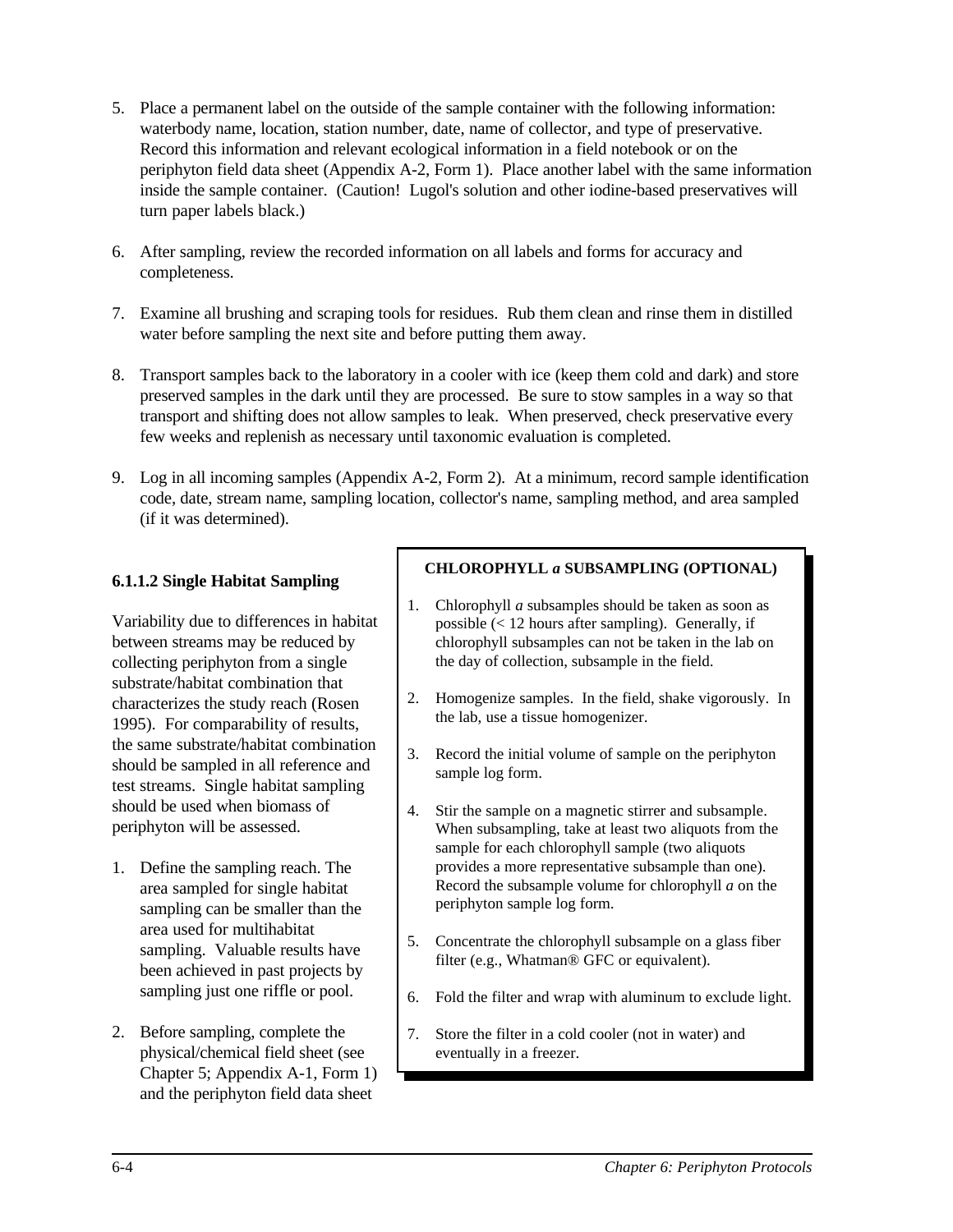(Appendix A-2, Form 1). Complete habitat assessments as in multihabitat sampling so that the relative importance of the habitats sampled can be characterized.

- 3. The recommended substrate/habitat combination is cobble obtained from riffles and runs with current velocities of 10-50 cm/sec. Samples from this habitat are often easier to analyze than from slow current habitats because they contain less silt. These habitats are common in many streams. In low gradient streams where riffles are rare, algae on snags or in depositional habitats can be collected. Shifting sand is not recommended as a targeted substrate because the species composition on sand is limited due to the small size and unstable nature of the substratum. Phytoplankton should be considered as an alternative to periphyton in large, low gradient streams.
- 4. Collect several subsamples from the same substrate/habitat combination and composite them into a single container. Three or more subsamples should be collected from each reach or study stream.
- 5. The area sampled should always be determined if biomass (e.g., chlorophyll) per unit area is to be measured.
- 6. If you plan to assay samples for chlorophyll *a*, do not preserve samples until they have been subsampled (see textbox entitled "Chlorophyll *a* Subsampling").
- 7. Store, transport, process, and log in samples as in steps 4-9 in section 6.1.1.1.

# **6.1.2 Field Sampling Procedures: Artificial Substrates**

Most monitoring groups prefer sampling natural substrates whenever possible to reduce field time and improve ecological applicability of information. However, periphyton can also be sampled by collecting from artificial substrates that are placed in aquatic habitats and colonized over a period of time. This procedure is particularly useful in non-wadeable streams, rivers with no riffle areas, wetlands, or the littoral zones of lentic habitats. Both natural and artificial substrates are useful in monitoring and assessing waterbody conditions, and have corresponding advantages and disadvantages (Stevenson and Lowe 1986, Aloi 1990). The methods summarized here are a composite of those specified by Kentucky (Kentucky DEP 1993), Florida (Florida DEP 1996), and Oklahoma (Oklahoma CC 1993).

Although glass microslides are preferred, a variety of artificial substrates have been used with success (see #2 below and textbox on p 6-6).

## **QUALITY CONTROL (QC) IN THE FIELD**

- 1. Sample labels must be accurately and thoroughly completed, including the sample identification code, date, stream name, sampling location, and collector's name. The outside and any inside labels of the container should contain the same information. Chain of custody and sample log forms must include the same information as the sample container labels. **Caution!** Lugol's solution and iodine-based preservatives will turn paper labels black.
- 2. After sampling has been completed at a given site, all brushes, suction and scraping devices that have come in contact with the sample should be rubbed clean and rinsed thoroughly in distilled water. The equipment should be examined again prior to use at the next sampling site, and rinsed again if necessary.
- 3. After sampling, review the recorded information on all labels and forms for accuracy and completeness.
- 4. Collect and analyze one replicate sample from 10% of the sites to evaluate precision or repeatability of sampling technique, collection team, sample analysis, and taxonomy.

*Rapid Bioassessment Protocols for Use in Streams and Wadeable Rivers: Periphyton, Benthic Macroinvertebrates, and Fish, Second Edition* 6-5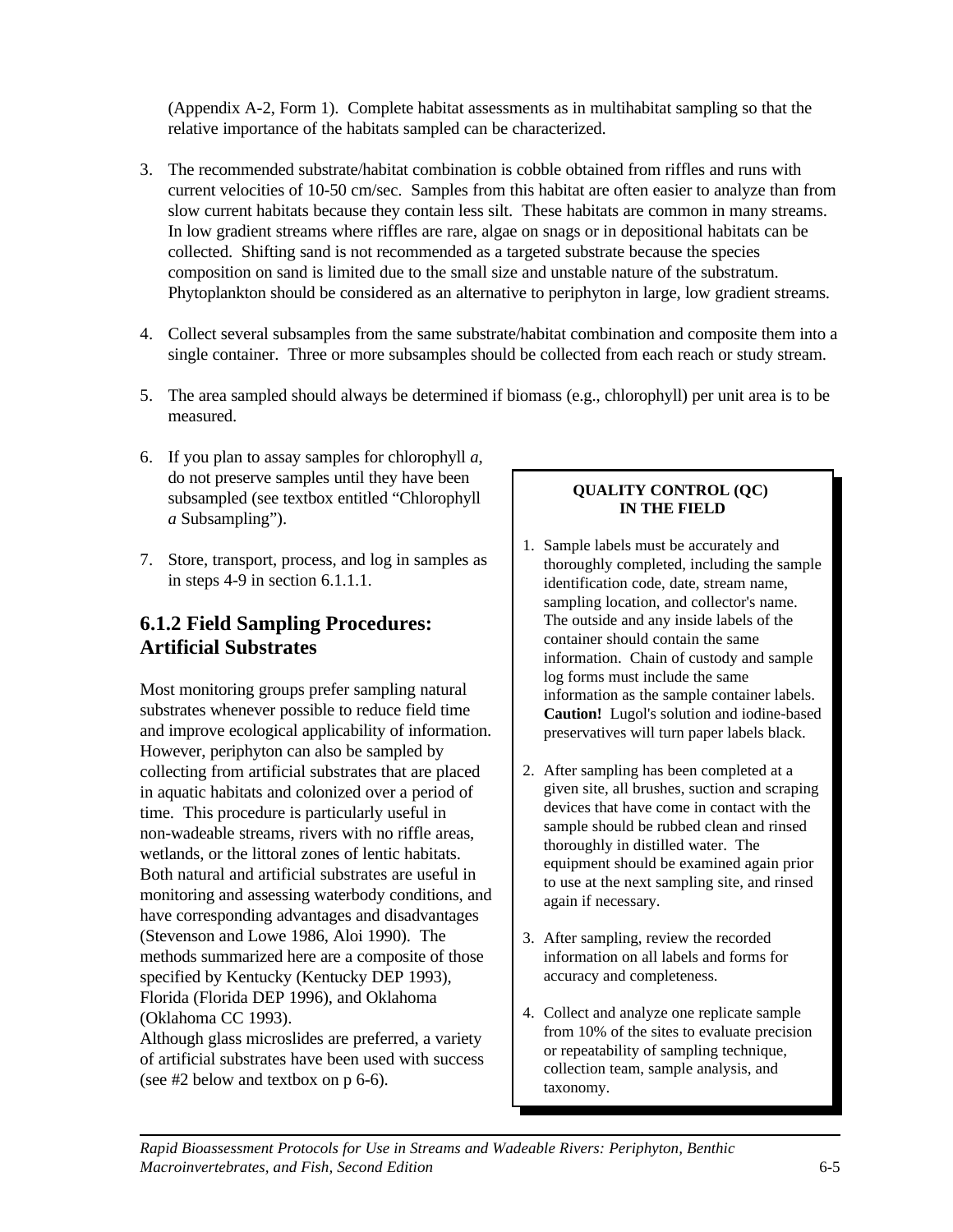- 1. Microslides should be thoroughly cleaned before placing in periphytometers (e.g., Patrick et al. 1954). Rinse slides in acetone and clean with Kimwipes®.
- 2. Place surface (floating) or benthic (bottom) periphytometers fitted with glass slides, glass rods, clay tiles, plexiglass plates or similar substrates in the study area. Allow 2 to 4 weeks for periphyton recruitment and colonization.
- 3. Replicate a minimum of 3 periphytometers at each site to account for spatial variability. The total number should depend upon the study design and hypotheses tested. Samples can either be composited or analyzed individually.
- 4. Attach periphytometers to rebars pounded into the stream bottom or to other stable structures. Periphytometers should be hidden from view to minimize disturbance or vandalism. Avoid the main channel of floatable, recreational streams. Each periphytometer should be oriented with the shield directed upstream.
- 5. If flooding or a similar scouring event occurs during incubation, allow waterbody to equilibrate and reset periphytometers with clean slides
- 6. After the incubation period (2-4 weeks), collect substrates. Remove algae using rubber spatulas, toothbrushes and razor blades. You can tell when all algae have been removed from substrates by a change from smooth, mucilaginous feel (even when no visible algae are present) to a non-slimy or rough texture.
- 7. Store, transport, process, and log in samples as in steps 4-9 in section 6.1.1.1.
- 8. One advantage of using artificial substrates is that containers (e.g., whirl-pack bags or sample jars) can be purchased that will hold the substrates so

#### **FIELD EQUIPMENT/SUPPLIES NEEDED FOR PERIPHYTON SAMPLING-- ARTIFICIAL SUBSTRATES**

- periphytometer (frame to hold artificial substrata)
- microslides or other suitable substratum (e.g., clay tiles, sanded Plexiglass® plates, or wooden or acrylic dowels)
- sledge hammer and rebars
- toothbrush, razor blade, or other scraping tools
- water bottle with distilled water
- white plastic or enamel pan
- aluminium foil
- sample containers
- sample container labels
- field notebook (waterproof)
- preservative [Lugol's solution, 4% buffered formalin, "M<sup>3</sup>" fixative, or 2% glutaraldehyde (APHA 1995)]
- cooler with ice

that substrates need not be scraped in the field. Different substrates can be designated for microscopic analysis and chlorophyll assay. Then algae and substrates can be placed in sampling containers and preserved for later processing and microscopic analysis or placed in a cooler on ice for later chlorophyll *a* analysis. Laboratory sample processing is preferred; so if travel and holding time are less than 12 hours, it is not necessary to split samples before returning to the lab.

# **6.1.3 Assessing Relative Abundances of Algal Taxa: Both "Soft" (Non-Diatom) Algae and Diatoms**

The Methods summarized here are a modified version of those used by Kentucky (Kentucky DEP 1993), Florida (Florida DEP 1996), and Montana (Bahls 1993). For more detail or for alternative methods, see Standard Methods for the Examination of Water and Wastewater (APHA 1995).

Many algae are readily identifiable to species level by trained personnel who have a good library of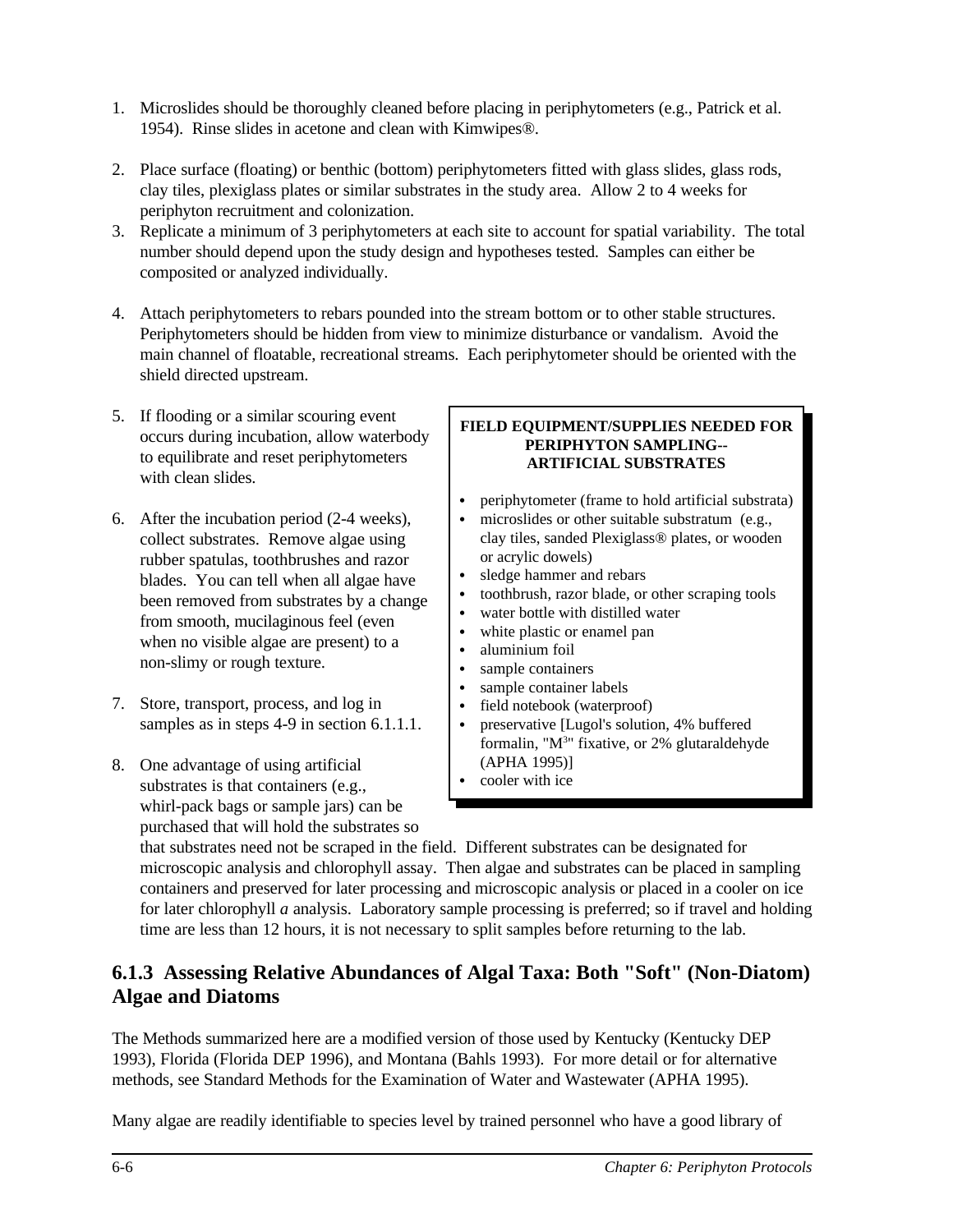literature on algal taxonomy (see section 6.3). All algae can not be identified to species because: the growth forms of some algal species are morphologically indistinguishable with the light microscope (e.g., zoospores of many green algae); the species has not been described previously; or the species is not in the laboratory's literature. Consistency in identifications within a laboratory and program is very important, because most bioassessment are based on contrasts between reference and test sites. Accuracy of identifications becomes most important when using autecological information from other studies. Quality assurance techniques are designed to ensure "internal consistency" and also improve comparisons with information in other algal assessment and monitoring programs.

## **6.1.3.1 "Soft" (Non-Diatom) Algae Relative Abundance and Taxa Richness**

- 1. Homogenize algal samples with a tissue homogenizer or blender.
- 2. Thoroughly mix the homogenized sample and pipette into a Palmer counting cell (see textbox for alternative methods). Algal suspensions that produce between 10 and 20 cells in a field provide good densities for counting and identifying cells. Lower densities slow counting. Dilute samples if cells overlap too much for counting.
- 3. Fill in the top portion of the benchsheet for "soft" algae (Appendix A-2, Form 3) with enough information from the sample label and other sources to uniquely identify the sample.
- 4. Identify and count 300 algal "cell units" to the lowest possible taxonomic level at 400X magnification with the use of the references in Section 6.3.
	- ! Distinguishing cells of coenocytic algae (e.g., *Vaucheria*) and small filaments of blue-green algae is a problem in cell counts. "Cell units" can be defined for these algae as 10mm sections of the thallus or filament.
	- ! For diatoms, only count live diatoms and do not identify to lower taxonomic levels if a subsequent count of cleaned diatoms is to be undertaken (See section 6.1.3.2).
	- ! Record numbers of cells or cell units observed for each taxon on a benchsheet.
	- ! Make taxonomic notes and drawings on benchsheets of important specimens.
- 5. Optional To better determine non-diatom taxa richness, continue counting until you have not observed any new taxa for 100 cell units or about three minutes of observation.

## **6.1.3.2 Diatom Relative Abundances and Taxa Richness**

- 1. Subsample at least 5-10 mL of concentrated preserved sample while vigorously shaking the sample (or using magnetic stirrer). Oxidize (clean) samples for diatom analysis (APHA 1995, see textbox entitled "Oxidation Methods for Cleaning Diatoms").
- 2. Mount diatoms in Naphrax® or another high refractive index medium to make permanent slides. Label slides with same information as on the sample container label.
- 3. Fill in the top portion of the bench sheet for diatom counts (Appendix A-2, Form 4) with enough information from the sample label to uniquely identify the sample.
- 4. Identify and count diatom valves to the lowest possible taxonomic level, which should be species and perhaps variety level, under oil immersion at 1000X magnification with the use of the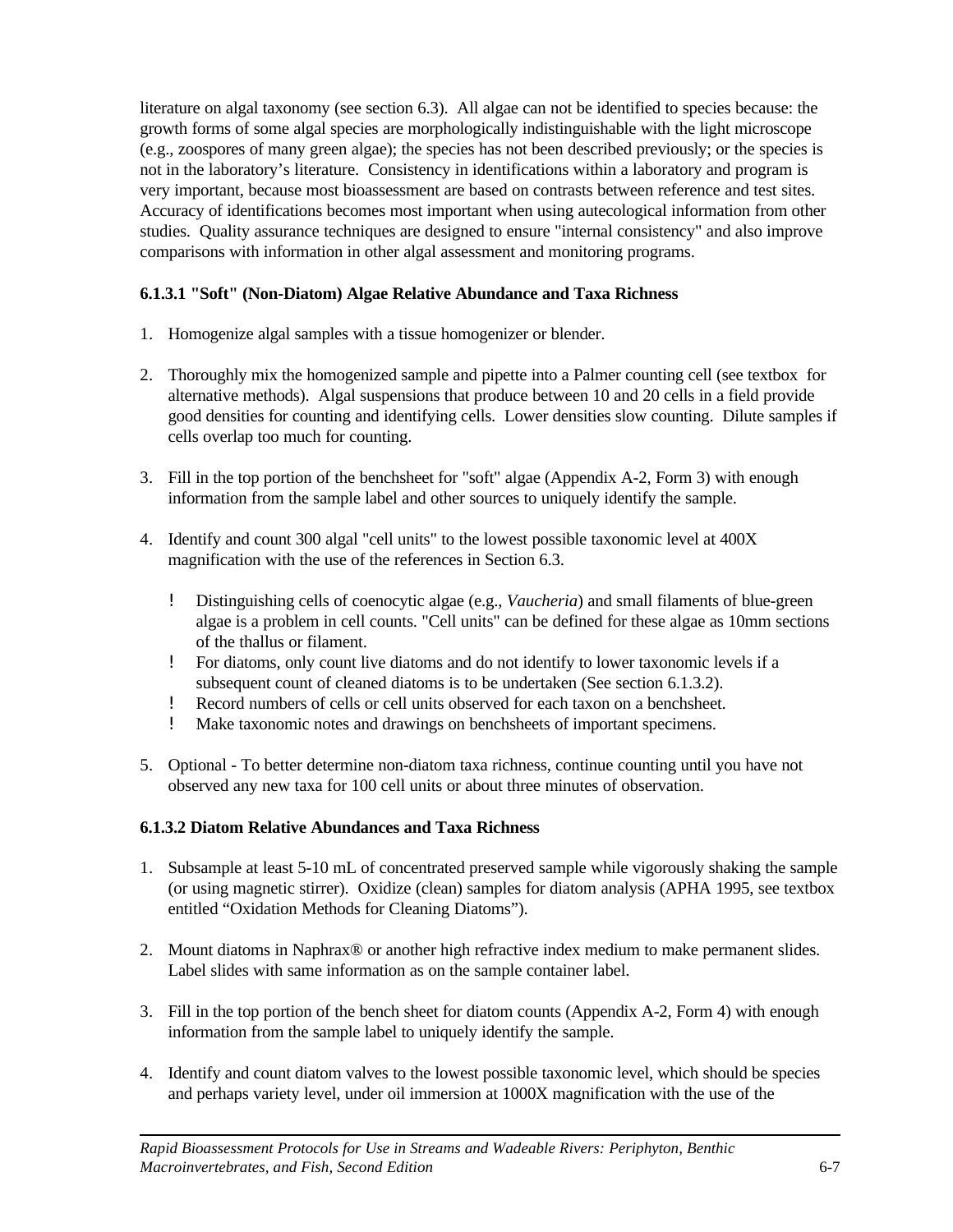references in Section 6.3. At minimum, count 600 valves (300 cells) and at least until 10 valves of 10 species have been observed. Be careful to distinguish and count both valves of intact frustules. The 10 valves of 10 species rule ensures relatively precise estimates of relative abundances of the dominant taxa when one or two taxa are highly dominant. Six hundred valve counts were chosen to conform with methods used in other national bioassessment programs (Porter et al. 1993). Record numbers of valves observed for each taxon on the bench sheet. Make taxonomic notes and drawings on benchsheets and record stage coordinates of important specimens.

5. Optional - To estimate total diatom taxa richness, continue counting until you have not observed any new species for 100 specimens or about three minutes of observation.

## **6.1.3.3 Calculating Species Relative Abundances and Taxa Richness**

- 1. Relative abundances of "soft" algae are determined by dividing the number of cells (cell units) counted for each taxon by the total number of cells counted (e.g., 300). Enter this information on Appendix A-2, Form 3.
- 2. Relative abundances of diatoms have to be corrected for the number of live diatoms observed in the count of all algae. Therefore, determine the relative abundances of diatom species in the algal assemblage by dividing the number of valves counted for each species by the total number of valves counted (e.g., 600); then multiply the relative abundance of each diatom taxon in the diatom count by the relative abundance of live diatoms in the count of all algae. Enter this information on Appendix A-2, Form 4. Some analysts prefer to treat diatom and soft algal species composition separately. In this case, determine the relative abundances of diatom species in the algal assemblage by dividing the number of valves counted for each species by the total number of valves counted (e.g., 600).
- 3. Total taxa richness can be estimated by adding the number of "soft" algal taxa and diatom taxa.

## **6.1.3.4 Alternative Preparation Techniques**

Palmer counting cells are excellent for identifying and counting soft-algae in most species assemblages. When samples have many very small blue-green algae or a few, relatively important large cells, other slide preparation techniques may be useful to increase magnification and sample size, respectively. Because accurate diatom identification is not possible in Palmer cells, we have recommended counting cleaned diatoms in special mounts. However, if the taxonomy of algae in samples is well known, preparation and counting time can be reduced by mounting algae in syrup. In syrup, both soft algae and diatoms can be identified, but resolution of morphological details of diatoms is not as great as in mounts of diatoms in resins (e.g., Naphrax®).

**Assemblages with many small cells:** We recommend a simple wet mount procedure when samples contain many small algae so samples can be observed at 1000X. A small volume of water under the coverglass prevents movement of cells when adjusting focus and using oil immersion. These preparations usually last several days if properly sealed (see below).

#### Wet mounts:

- 1. Clean coverglasses and place on flat surface.
- 2. Pipette 1.0 mL of algal suspension onto the coverglass.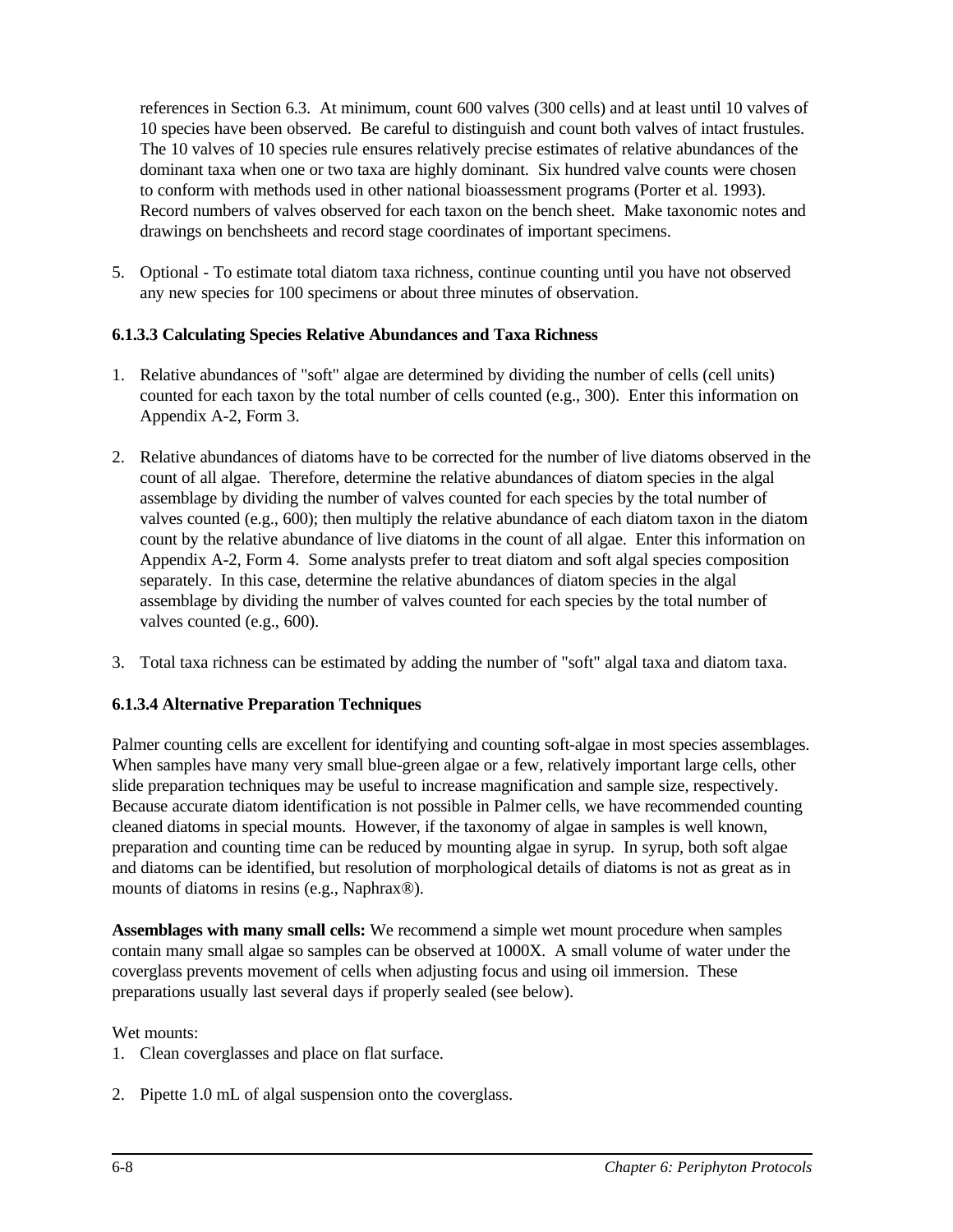- 3. Dry the algal suspension on the coverglass. For convenience, the evaporation of water can be increased on a slide-warmer or slowed by drying the sample in a vapor chamber (as simple as a cake pan or aluminum foil hood placed over samples).
- 4. As soon as the algal suspension dries, invert the coverglass into the 0.02 mL of distilled water on a microscope slide.
- 5. Seal the water under the microscope slide with fingernail polish or polyurethane varnish.

#### **Assemblages with a few large cells:**

Sedgewick-Rafter counting chambers, which are large modified microscope slides with 1.0 mL wells, increase sample size. Counts in Sedgewick-Rafter counting cells should be done after counts in Palmer cells or wet mounts so that the relation between sample proportions with the two methods can be determined. While keeping track of the proportion of sample observed, identify and count large algae in transects at 200X or 100X magnification in the counting cell.

Syrup mounts:

- 1. Prepare Taft's syrup medium (TSM) by mixing 30 mL of clear corn syrup (e.g., Karo's® Corn Syrup) with 7 mL of formaldehyde and 63 mL of distilled water. Dilute a 10 mL proportion of this 100% TSM with 90 mL of distilled water to make 10% TSM.
- 2. Place 0.2 mL of 10% TSM on coverglass.

## **OXIDATION (CLEANING) METHODS FOR DIATOMS**

Concentrated Acid Oxidation:

- 1. Place a 5-10 mL subsample of preserved algal sample in a beaker.
- 2. Under a fume hood, add enough concentrated nitric or sulfuric acid to produce a strong exothermic reaction. Usually equal parts of sample and acid will produce such a reaction.

**(Caution! With some preservatives and samples from hard water, adding concentrated acid will produce a violent exothermic reaction. Use a fume hood, safety glasses, and protective clothing. Separate the sample beakers by a few inches to prevent cross-contamination of samples in the event of overflow.)**

- 3. Allow the sample to oxidize overnight.
- 4. Fill the beaker with distilled water.
- 5. Wait 1 hour for each centimeter of water depth in the beaker.
- 6. Siphon off the supernatant and refill the beaker with distilled water. Siphon from the center of the water column to avoid siphoning light algae that have adsorbed onto the sides and surface of the water column.
- 7. Repeat steps 4 through 6 until all color is removed and the sample becomes clear or has a circumneutral pH.

Hydrogen Peroxide/Potassium Dichromate Oxidation:

- 1. Prepare samples as in step 1 above, but use 50%  $H_2O_2$ instead of concentrated acid.
- 2. Allow the sample to oxidize overnight, then add a microspatula of potassium dichromate. **(Caution! This will cause a violent exothermic reaction. Use a fume hood, safety glasses, and protective clothing. Separate the sample beakers by a few inches to prevent cross-contamination in the event of overflow.)**
- 3. When the sample color changes from purple to yellow and boiling stops, fill the beaker with distilled water.
- 4. Wait 4 hours, siphon off the supernatant, and refill the beaker with distilled water. Siphon from the center of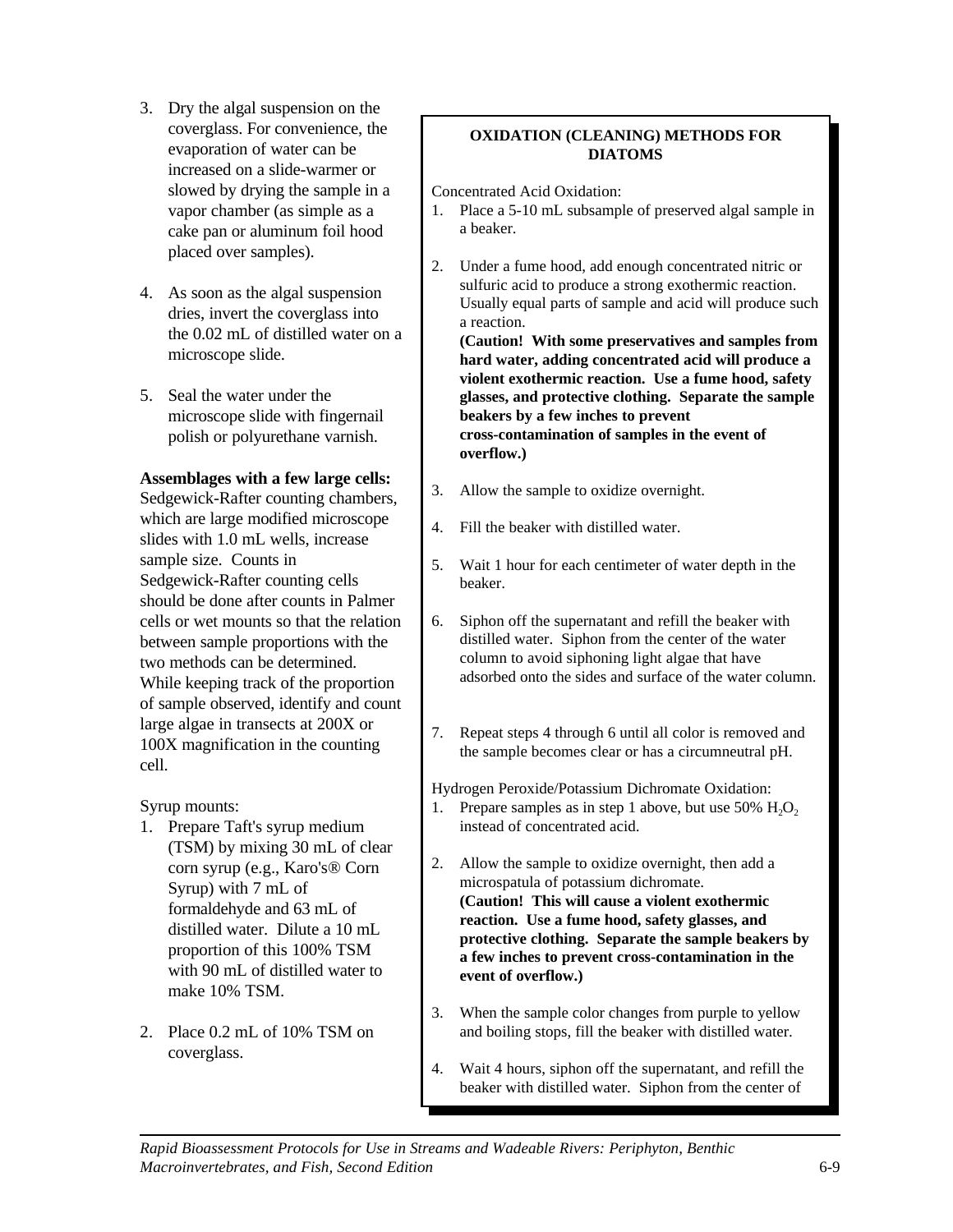- 3. Place 1.0 mL of algal suspension on coverglass. Consider using several dilutions.
- 4. Let dry for 24 hours. Alternatively, dry on slide warmer on low setting. Do not overdry or cells will plasmolyze.
- 5. Place another  $\approx 1.0$  mL of 10% TSM on cover glass and dry (overnight or 4 hours on a slide warmer). Apply 10% TSM quickly to avoid patchy resuspension of the original layer of TSM and algae.
- 6. Invert coverglass onto microscope slide; place slide on hot plate to warm the slide and syrup. Do not boil, just warm. Press coverglass gently in place with forceps, being careful to keep all syrup under the coverglass. The syrup should spread under coverglass.
- 7. Remove the slide from the hotplate. Cooling should partially seal the coverglass to the slide.
- 8. More permanently seal the syrup under slides by painting fingernail polish around the edge of the cover glass and onto the microscope slide.

Note: Preserve color of chloroplasts by keeping samples in dark.

Special Note: If slides get too warm in storage, syrup will loose viscosity and become runny. Algae and medium may then escape containment under coverglass. Store slides in a horizontal position.

## **6.1.4 Metrics Based on Species Composition**

The periphyton metrics presented here are used by several states and environmental assessment programs throughout the US and Europe (e.g., Kentucky DEP 1993, Bahls 1993, Florida DEP 1996, Whitton et al. 1991, Whitton and Kelly 1995). Each of these metrics should be tested for response to human alterations of streams in the region in which they are used (see Chapter 9, Biological Data Analysis). In many cases, diatom and soft algal metrics have been determined separately because changes in small abundant cyanobacteria (blue-green algae) can numerically overwhelm metrics based on relative abundance and because green algae with large cells (e.g., *Cladophora*) may not have appropriate weight. However, attempts should be made to integrate diatoms and soft algae in as many metrics as possible, especially in cases such as species and generic richness when great variability in relative abundance is not an issue.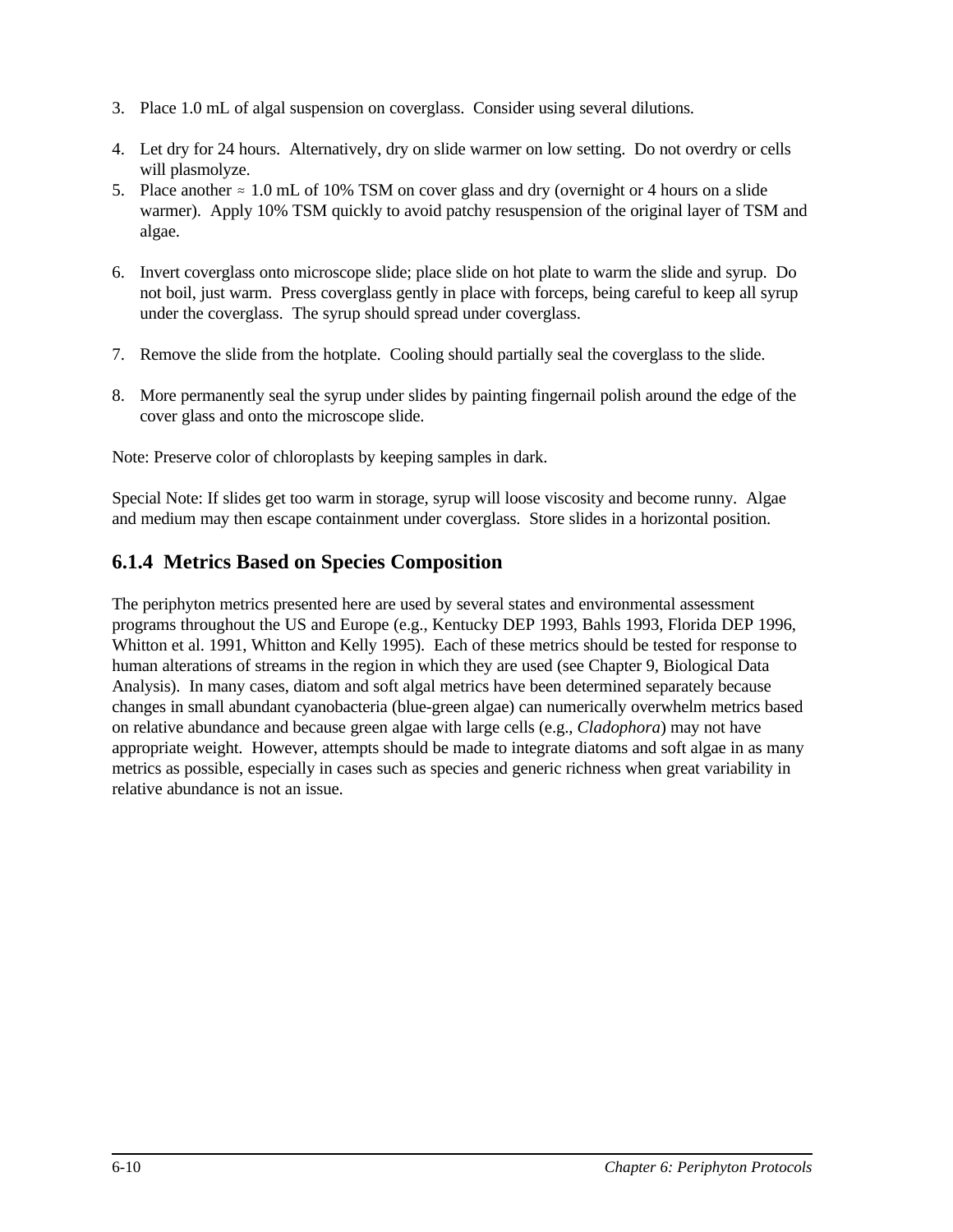Many metrics can be calculated based on presence/absence data or on relative abundances of taxa. For example, percent Pollution Tolerant Diatoms can be calculated as the sum of relative abundances of pollution tolerant taxa in an assemblage or as the number of species that are tolerant to pollution in an assemblage. Percent community similarity can be calculated as presented below, which quantifies the percent of organisms in two assemblages that are the same. Alternatively, it can be calculated as the percent of species that are the same by making all relative abundances greater than 0 equal to 1. The following metrics can also be calculated with presence/absence data instead of species relative abundances: % sensitive taxa, % motile taxa, % acidobiontic, % alkalibiontic, % halobiontic, % saprobiontic, % eutrophic, simple autecological indices, and change in inferred ecological conditions. Although we may find that metrics based on species relative abundances are more sensitive to environmental change, metrics based on presence/absence data may be more appropriate when developing metrics with multihabitat samples and proportional sampling of habitats is difficult. In the latter case, presence/absence of species should remain the same, even if relative abundance of taxa differs with biases in multihabitat sampling.

The metrics have been divided into two groups which may be helpful in developing an Index of Biotic Integrity (IBI). Metrics in the first group are less diagnostic than the second group of metrics. Metrics in the first group (species and generic richness, Shannon diversity, etc.) generally characterize biotic integrity ("natural balance in flora and fauna…." as in Karr and Dudley 1981) without specifically diagnosing ecological conditions and causes of impairment. The second group of metrics more specifically diagnoses causes of impaired biotic integrity.

## **COSTS AND BENEFITS OF SIMPLER ANALYSES**

- We recommend that all algae (soft and diatom) be identified and counted. Information may be lost if soft algae are not identified and counted because some impacts may selectively affect soft algae. Most of the species (and thus information) in a sample will be diatoms. Costs of both analyses are not that great.
- Costs can be reduced by only counting diatoms or soft algae. Since diatoms are usually the most species-rich group of algae in samples and most metrics are based on differences in taxonomic composition, we recommend that diatoms be counted. In addition, permanently preserved and readily archived microslides of diatoms can serve as a historic reference of ecological conditions.
- In general, identifying algae to species is recommended for two reasons: (1) to better characterize differences between assemblages that may occur at the species level and (2) because large differences in ecological preferences do exist among algal species within the same genus.
- However, substantial information can be gained by identifying algae just to the genus level. Whereas identifying algae only to genus may loose valuable ecological information, costs of analyses can be reduced, especially for inexperienced analysts.
- If implementing a new program and only an inexperienced analyst is available for the job, identifying diatom genera in assemblages can provide valuable characterizations of biotic integrity and environmental conditions.
- As analysts get more experience counting, the taxonomic level of their analyses should improve. The cost of an experienced analyst counting and identifying algae to species is not much greater than analysis to genus.

Metrics from both groups could be included in an IBI to make a hierarchically diagnostic IBI. Alternatively, an IBI could be constructed from only metrics of biotic integrity so that inference of biotic integrity and diagnosis of impairment are independent (Stevenson and Pan 1999).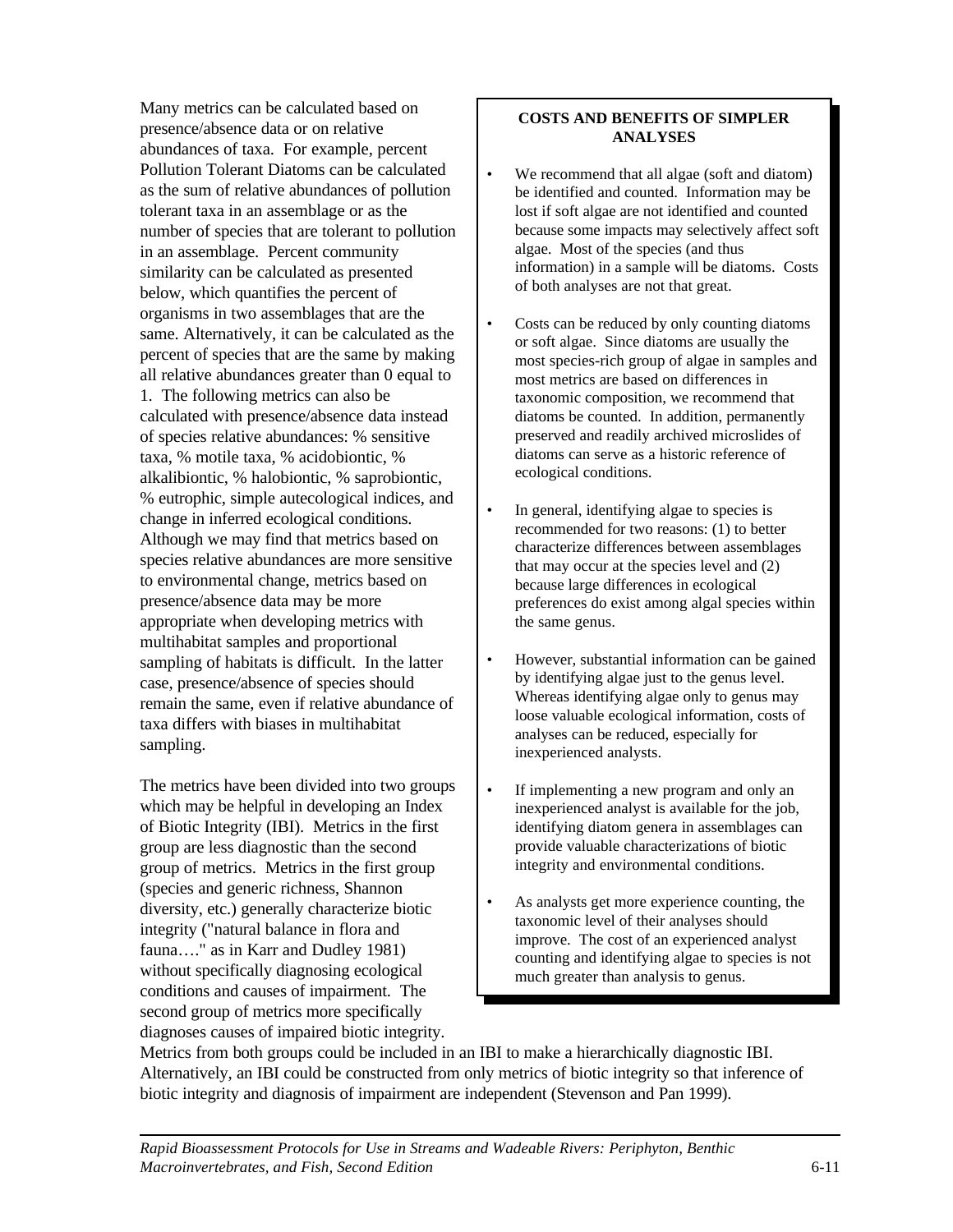Autecological information about many algal species and genera has been reported in the literature. This information comes in several forms. In some cases, qualitative descriptions of the ecological conditions in which species were observed were reported in early studies of diatoms. Following the development of the saprobic index by Kolkwitz and Marsson (1908), several categorical classification systems (e.g., halobian spectrum, pH spectrum) were developed to describe the ecological preferences and tolerances of species (see Lowe 1974 for a review). Most recently, the ecological optima and tolerances of species for specific environmental conditions have been quantified by using weighted average regression approaches (see ter Braak and van Dam 1989 for a review). We have compiled a list of references for this information in Section 6.4. These references will be valuable for developing many of the metrics below.

## **Metrics of Biotic Integrity**

- 1. **Species richness** is an estimate of the number of algal species (diatoms, soft algae, or both) in a sample. High species richness is assumed to indicate high biotic integrity because many species are adapted to the conditions present in the habitat. Species richness is predicted to decrease with increasing pollution because many species are stressed. However, many habitats may be naturally stressed by low nutrients, low light, or other factors. Slight increases in nutrient enrichment can increase species richness in headwater and naturally unproductive, nutrient-poor streams (Bahls et al. 1992).
- 2. **Total Number of Genera** (Generic richness) should be highest in reference sites and lowest in impacted sites where sensitive genera become stressed. Total number of genera (diatoms, soft algae, or both) may provide a more robust measure of diversity than species richness, because numerous closely related species are within some genera and may artificially inflate richness estimates.
- 3. **Total Number of Divisions** represented by all taxa should be highest in sites with good water quality and high biotic integrity.
- 4. **Shannon Diversity (for diatoms)**. The Shannon Index is a function of both the number of species in a sample and the distribution of individuals among those species (Klemm et al. 1990). Because species richness and evenness may vary independently and complexly with water pollution. Stevenson (1984) suggests that changes in species diversity, rather than the diversity value, may be useful indicators of changes in water quality. Species diversity, despite the controversy surrounding it, has historically been used with success as an indicator of organic (sewage) pollution (Wilhm and Dorris 1968, Weber 1973, Cooper and Wilhm 1975). Bahls et al. (1992) uses Shannon diversity because of its sensitivity to water quality changes. Under certain conditions Shannon diversity values may underestimate water quality e.g., when total number of taxa is less than 10. Assessments for low richness samples can be improved by comparing the assemblage Shannon Diversity to the Maximum Shannon Diversity value (David Beeson<sup>1</sup>, personal communication).
- 5. **Percent Community Similarity (PS<sub>c</sub>) of Diatoms**. The percent community similarity (PS<sub>c</sub>) index, discussed by Whittaker (1952), was used by Whittaker and Fairbanks (1958) to compare planktonic copepod communities. It was chosen for use in algal bioassessment because it shows community similarities based on relative abundances, and in doing so, gives

<sup>&</sup>lt;sup>1</sup>David Beeson is a phycologist with Schafer & Associates, Inc.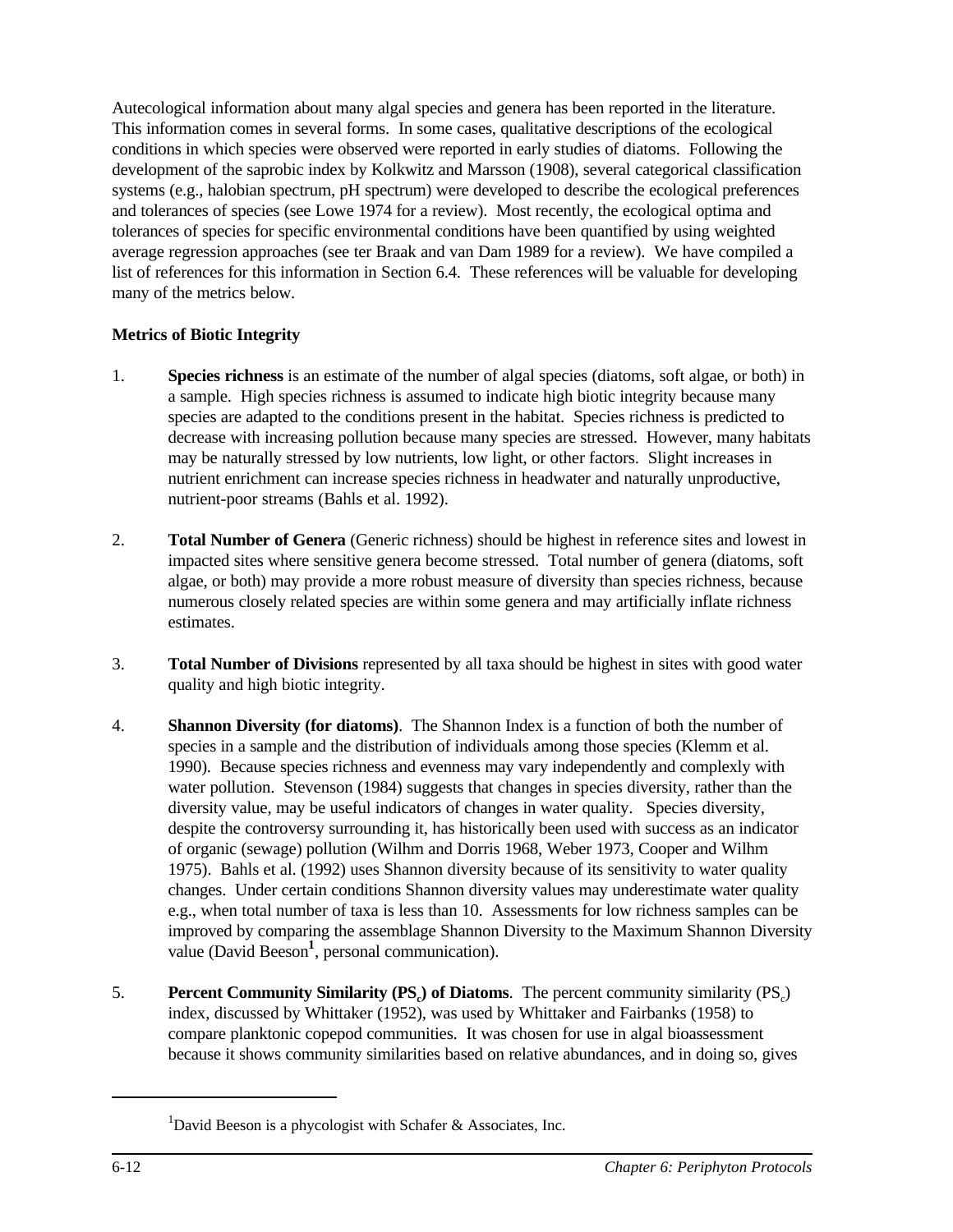more weight to dominant taxa than rare ones. Percent similarity can be used to compare control and test sites, or average community of a group of control or reference sites with a test site. Percent community similarity values range from 0 (no similarity) to 100%.

The formula for calculating percent community similarity is:

$$
PS_c = 100-.5\Sigma_{i=1}^s |a_i - b_i| = \Sigma_{i=1}^s min(a_i, b_i)
$$

where:

 $a_i$  = percentage of species i in sample A  $b_i$  = percentage of species i in sample B

6. **Pollution Tolerance Index for Diatoms.** The pollution tolerance index (PTI) for algae resembles the Hilsenhoff biotic index for macroinvertebrates (Hilsenhoff 1987). Lange-Bertalot (1979) distinguishes three categories of diatoms according to their tolerance to increased pollution, with species assigned a value of 1 for most tolerant taxa (e.g., *Nitzschia palea* or *Gomphonema parvulum*) to 3 for relatively sensitive species. Relative tolerance for taxa can be found in Lange-Bertalot (1979) and in many of the references listed in section 6.4. Thus, Lange-Bertalot's PTI varies from 1 for most polluted to 3 for least polluted waters when using the following equation:

$$
PTI = \frac{\Sigma n_i t_i}{N}
$$

where:

 $n_i$  = number of cells counted for species i

- $t_i$  = tolerance value of species i
- $N =$  total number of cells counted

In some cases, the range of values for tolerances has been increased, thereby producing a corresponding increase in the range of PTI values.

- 7. **Percent Sensitive Diatoms.** The percent sensitive diatoms metric is the sum of the relative abundances of all intolerant species. This metric is especially important in smaller-order streams where primary productivity may be naturally low, causing many other metrics to underestimate water quality.
- 8. **Percent** *Achnanthes minutissima***.** This species is a cosmopolitan diatom that has a very broad ecological amplitude. It is an attached diatom and often the first species to pioneer a recently scoured site, sometimes to the exclusion of all other algae. *A. minutissima* is also frequently dominant in streams subjected to acid mine drainage (e.g., Silver Bow Creek, Montana) and to other chemical insults. The percent abundance of *A. minutissima* has been found to be directly proportional to the time that has elapsed since the last scouring flow or episode of toxic pollution. For use in bioassessment, the quartiles of this metric from a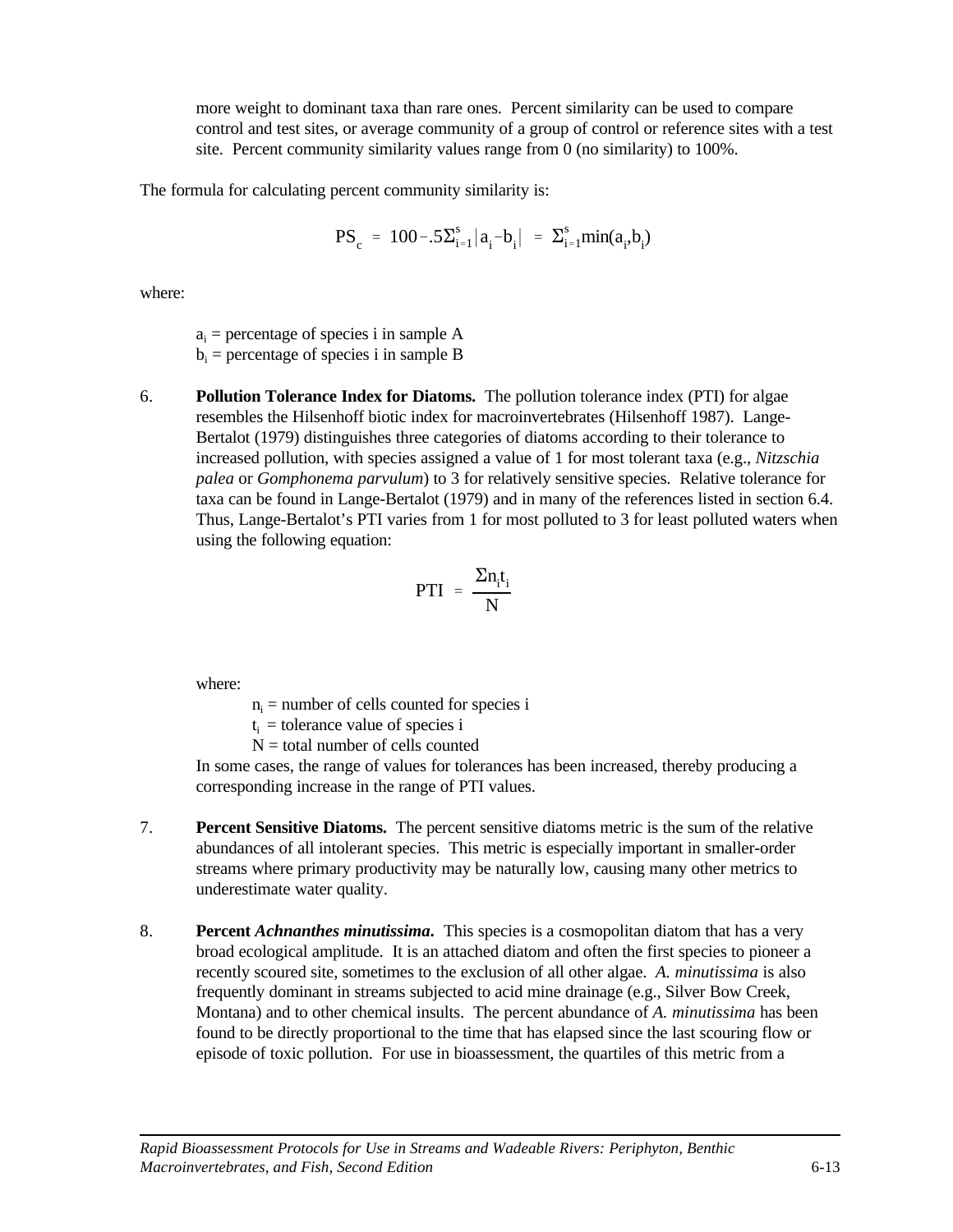population of sites has been used to establish judgment criteria, e.g., 0-25% = no disturbance,  $25-50\%$  = minor disturbance,  $50-75\%$  = moderate disturbance, and  $75-100\%$  = severe disturbance. Least-impaired streams in Montana may contain up to 50% *A. minutissima* (Bahls, unpublished data).

9. **Percent live diatoms** was proposed by Hill (1997) as a metric to indicate the health of the diatom assemblage. Low percent live diatoms could be due to heavy sedimentation and/or relatively old algal assemblages with high algal biomass on substrates.

## **Diagnostic Metrics that Infer Ecological Conditions**

The ecological preferences of many diatoms and other algae have been recorded in the literature. Using relative abundances of algal species in the sample and their preferences for specific habitat conditions, metrics can be calculated to indicate the environment stressors in a habitat. These metrics can more specifically infer environmental stressors than the general pollution tolerance index.

- 10. **Percent Aberrant Diatoms** is the percent of diatoms in a sample that have anomalies in striae patterns or frustule shape (e.g, long cells that are bent or cells with indentations). This metric has been positively correlated to heavy metal contamination in streams (McFarland et al. 1997).
- 11. **Percent Motile Diatoms.** The percent motile diatoms is a siltation index, expressed as the relative abundance of *Navicula* + *Nitzschia* + *Surirella*. It has shown promise in Montana (Bahls et al. 1992). The three genera are able to crawl towards the surface if they are covered by silt; their abundance is thought to reflect the amount and frequency of siltation. Relative abundances of Gyrosigma, Cylindrotheca, and other motile diatoms may also be added to this metric.
- 12. **Simple Diagnostic Metrics** can infer the environmental stressor based on the autecology of individual species in the habitats. For example, if acid mine drainage was impairing stream conditions, then we would expect to find more acidobiontic taxa in samples. Calculate a simple diagnostic metric as the sum of the percent relative abundances (range 0-100%) of species that have environmental optima in extreme environmental conditions. For example (see Table 6-2):

**% acidobiontic + % acidophilic % alkalibiontic + % alkaliphilic % halophilic % mesosaprobic + % oligosaprobic + % saprophilic % eutrophic**

13. **Inferred Ecological Conditions with Simple Autecological Indices (SAI)** - The ecological preferences for diatoms are commonly recorded in the literature. Using the standard ecological categories compiled by Lowe (1974, Table 6-2), the ecological preferences for different diatom species can be characterized along an environmental (stressor) gradient. For example, pH preferences for many taxa are known. These preferences  $(\Theta_i)$  can be ranked from 1-5 (e.g., acidobiontic, acidophilic, indifferent, alkaliphilic, alkalibiontic, Table 6-2) and can be used in the following equation to infer environmental conditions (EC) and effect on the periphyton assemblage.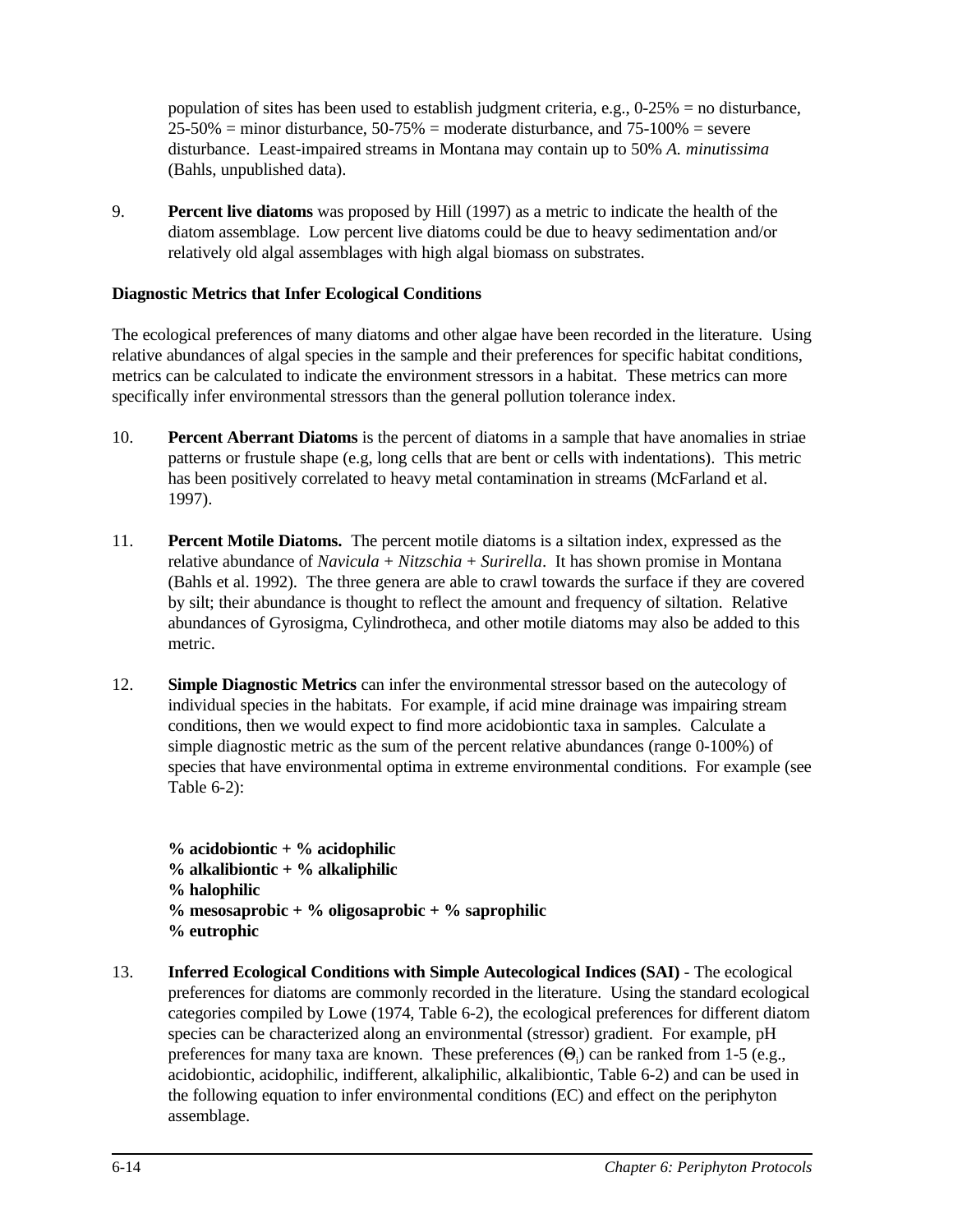$$
SAI_{EC} = \Sigma \Theta_i p_i
$$

14. **Inferred Ecological Conditions with Weighted Average Indices** are based on the specific ecological optima  $(\beta_i)$  for algae, which are being reported more and more commonly in recent publications (see Pan and Stevenson 1996). Caution should be exercised, because we do not know how transferable these optima are among regions and habitats. Using the following equation, the ecological conditions (EC) in a habitat can be inferred more accurately by using the optimum environmental conditions  $(\beta_i)$  and relative abundances  $(\rho_i)$  for taxa in the habitat (ter Braak and van Dam 1989, Pan et al., 1996) than if only the ecological categorization were used (as above for the SAI). Optimum environmental conditions are those in which the highest relative abundances of a taxon are observed. These can be determined from the literature or from past surveys of taxa and environmental conditions in the study area (see ter Braak and van Dam 1989). In a pH example, the specific pH in a habitat can be inferred if we know the pH optima (*H*<sup>i</sup> ) of taxa in the habitat, and use the following general equation:

$$
WAI_{EC} = \Sigma \beta_i p_i
$$

and modify for inferring pH:

$$
WAI_{pH} = \Sigma H_i p_i
$$

15. **Impairment of Ecological Conditions** can be inferred with algal assemblages by calculating the deviation  $(\Delta_{EC})$  between inferred environmental conditions at a test site and at a reference site.

Compare inferred ecological conditions at the test site to the expected ecological conditions ( $EC_{ex}$ ) of regional reference sites by using either simple autecological indices (SAI<sub>EC</sub>) or weighted average indices  $(WAI_{EC})$ :

$$
\Delta_{EC} = |SAI_{EC} - EC_{ex}|
$$

$$
\Delta_{EC} = |WAI_{EC} - EC_{ex}|
$$

| <b>Classification System/</b><br><b>Ecological Parameter</b> | <b>Class</b>  | <b>Subclass</b> | <b>Conditions of Highest Relative</b><br><b>Abundances</b> |
|--------------------------------------------------------------|---------------|-----------------|------------------------------------------------------------|
| pH Spectrum                                                  | Acidobiontic  |                 | Below 5.5 pH                                               |
|                                                              | Acidophilic   |                 | Above 5.5 and below 7 pH                                   |
|                                                              | Indifferent   |                 | Around 7 pH                                                |
|                                                              | Alakaliphilic |                 | Above 7 and below 8.5 pH                                   |
|                                                              | Alkalibiontic |                 | Above 8.5 pH                                               |
| Nutrient Spectrum - based on                                 | Eutrophic     |                 | High nutrient conditions                                   |

**Table 6-2. Environmental definitions of autecological classification systems for algae (as modified or referenced by Lowe 1974). Definitions for classes are given if no subclass is indicated.**

P and N concentrations

*Rapid Bioassessment Protocols for Use in Streams and Wadeable Rivers: Periphyton, Benthic Macroinvertebrates, and Fish, Second Edition* 6-15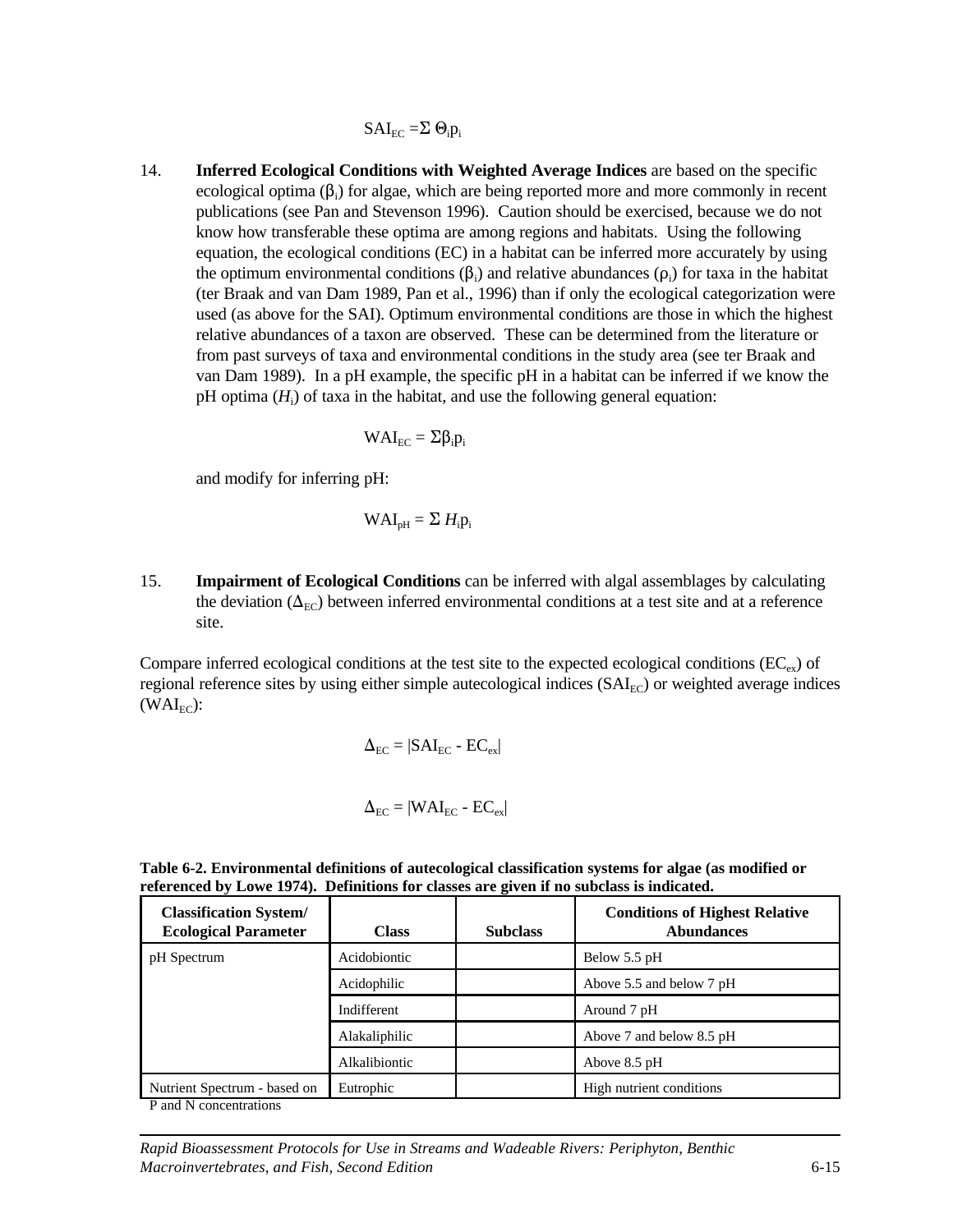| <b>Classification System/</b><br><b>Ecological Parameter</b>               | <b>Class</b>  | <b>Subclass</b>    | <b>Conditions of Highest Relative</b><br><b>Abundances</b>                                                   |
|----------------------------------------------------------------------------|---------------|--------------------|--------------------------------------------------------------------------------------------------------------|
|                                                                            | Mesotrophic   |                    | Moderate nutrient conditions                                                                                 |
|                                                                            | Oligotrophic  |                    | Low nutrient conditions                                                                                      |
|                                                                            | Dystrophic    |                    | High humic (DOC) conditions                                                                                  |
| Halobion Spectrum - based<br>on chloride concentrations or<br>conductivity | Polyhalobous  |                    | Salt concentrations $> 40,000$ mg/L                                                                          |
|                                                                            | Euhalobous    |                    | Marine forms: 30,000-40,000 mg/L                                                                             |
|                                                                            | Mesohalobous  | Alpha range        | Brackish water forms: 10,000-30,000 mg/L                                                                     |
|                                                                            | Mesohalobous  | Beta range         | Brackish water forms: 500-10,000 mg/L                                                                        |
|                                                                            | Oligohalobous | Halophilous        | Freshwater - stimulated by some salt                                                                         |
|                                                                            | Oligohalobous | <b>Indifferent</b> | Freshwater - tolerates some salt                                                                             |
|                                                                            | Oligohalobous | Halophobic         | Freshwater - does not tolerate small<br>amounts of salt                                                      |
| Saprobien System - based on<br>organic pollution                           | Polysaprobic  |                    | Characteristic of zone of degradation and<br>putrefication, oxygen usually absent or low<br>in concentration |
|                                                                            | Mesosaprobic  | Alpha range        | Zone of organic load oxidation $- N$ as<br>amino acids                                                       |
|                                                                            |               | Beta range         | Zone of organic load oxidation $- N$ as<br>ammonia                                                           |
|                                                                            | Oligosaprobic |                    | Zone in which oxidation of organics<br>complete, but high nutrient concentrations<br>persist                 |
|                                                                            | Saprophilic   |                    | Usually in polluted waters, but also in<br>clean waters                                                      |
|                                                                            | Saproxenous   |                    | Usually in clean waters, but also found in<br>polluted waters                                                |
|                                                                            | Saprophobic   |                    | Only found in unpolluted waters                                                                              |

# **6.1.5 Determining Periphyton Biomass**

Measurement of periphyton biomass is common in many studies and may be especially important in studies that address nutrient enrichment or toxicity. In many cases, however, sampling benthic algae misses peak biomass, which may best indicate nutrient problems and potential for nuisance algal growths (Biggs 1996, Stevenson 1996).

Biomass measurements can be made with samples collected from natural or artificial substrates. To quantify algal biomass (chl *a*, ash-free dry mass, cell density, biovolume  $\text{cm}^{-2}$ ), the area of the substrate sampled must be determined. Two national stream assessment programs sample and assess area-specific cell density and biovolume (USGS-NAWQA, Porter et al. 1993; and EMAP, Klemm and Lazorchak 1994). These programs estimate algal biomass in habitats and reaches by collecting composite samples separately from riffle and pool habitats.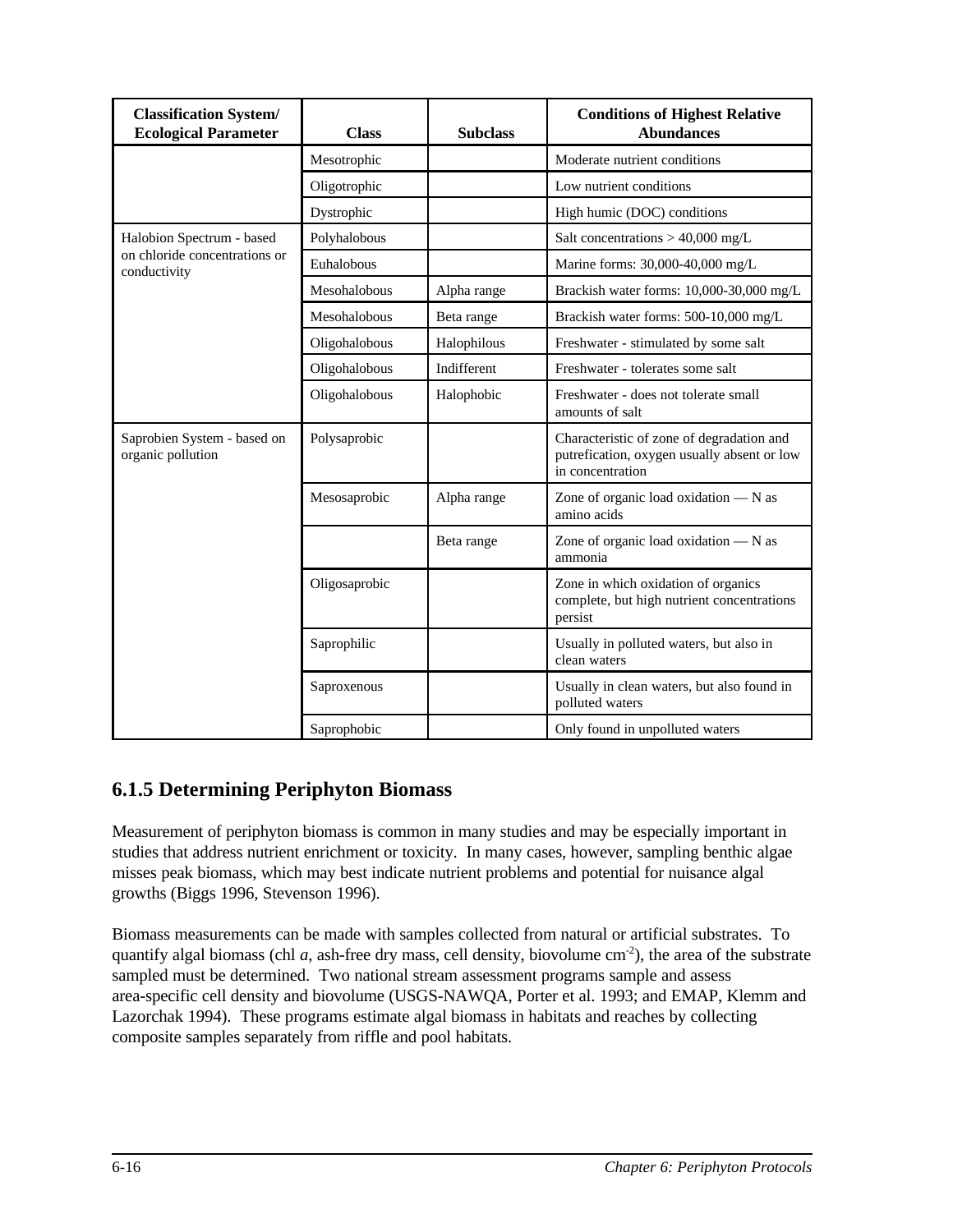Periphyton biomass can be estimated with chl *a*, ash-free dry mass (AFDM), cell densities, and biovolume, usually per  $cm<sup>2</sup>$  (Stevenson 1996). Each of these measures estimates a different component of periphyton biomass (see Stevenson 1996 for discussion).

## **6.1.5.1 Chlorophyll** *a*

Chlorophyll *a* ranges from 0.5 to 2% of total algal biomass (APHA 1995), and this ratio varies with taxonomy, light, and nutrients. A detailed description of chlorophyll *a* analysis is beyond the scope of this chapter. Standard methods (APHA 1995, USEPA 1992) are readily available. The analysis is relatively simple and involves:

- 1. extracting chlorophyll *a* in acetone;
- 2. measuring chlorophyll concentration in the extract with a spectrophotometer or fluorometer; and
- 3. calculating chlorophyll density on substrates by determining the proportion of original sample that was assessed for chlorophyll.

#### **LABORATORY EQUIPMENT FOR PERIPHYTON ANALYSIS**

- compound microscope with 10X or 15X oculars and 20X, 40X and 100X (oil) objectives
- tally counter (for species proportional count)
- microscope slides and coverglasses
- immersion oil, lens paper and absorbent tissues
- tissue homogenizer or blender
- magnetic stirrer and stir bar
- forceps
- hot plate
- fume hood
- squeeze bottle with distilled water
- oxidation reagents (HNO<sub>3</sub>, H<sub>2</sub>SO<sub>4</sub>, K<sub>2</sub>Cr<sub>2</sub>O<sub>7</sub>,  $H_2O_2$
- 200-500 ml beakers
- safety glasses and protective clothing
- drying oven for AFDM
- muffle furnace for AFDM
- aluminum weighing pans for AFDM
- spectrophotometer or fluorometer for chl *a*
- centrifuge for chl *a*
- graduated test tubes for chl *a*
- acetone for chl *a*
- $MgCO<sub>3</sub>$  for chl *a*

## **6.1.5.2 Ash-Free Dry Mass**

Ash-free dry mass is a measurement of the organic matter in samples, and includes biomass of bacteria, fungi, small fauna, and detritus in samples. A detailed description of analysis is beyond the scope of this chapter, but standard methods (APHA 1995, USEPA 1995) are readily available. The analysis is relatively simple and measures the difference in mass of a sample after drying and after incinerating organic matter in the sample. We recommend using AFDM versus dry mass to measure periphyton biomass because silt can account for a substantial proportion of dry mass in some samples. Ash mass in samples can be used to infer the amount of silt or other inorganic matter in samples.

#### **6.1.5.3 Area-Specific Cell Densities and Biovolumes**

Cell densities (cells  $cm<sup>-2</sup>$ ) are determined by dividing the numbers of cells counted by the proportion of sample counted and the area from which samples were collected. Cell biovolumes  $\text{mm}^3$  biovolume  $\rm cm^{-2}$ ) are determined by summing the products of cell density and biovolume of each species counted (see Lowe and Pan 1996) and dividing that sum by the proportion of sample counted and the area from which samples were collected.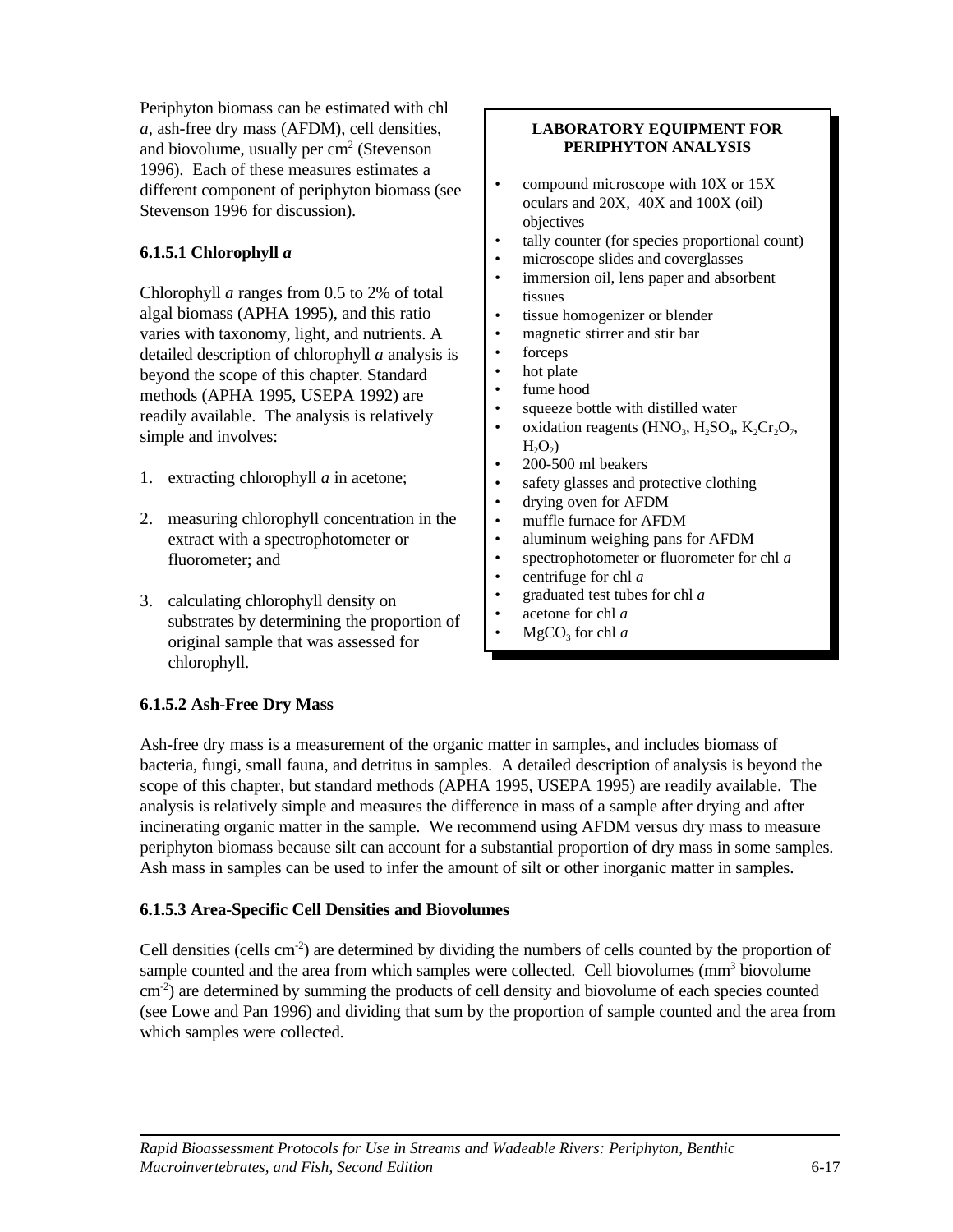## **6.1.5.4 Biomass Metrics**

High algal biomass can indicate eutrophication, but high algal biomass can also accumulate in less productive habitats after long periods of stable flow. Low algal biomass may be due to toxic conditions, but could be due to a recent storm event and spate or naturally heavy grazing. Thus, interpretation of biomass results is ambiguous and is the reason that major emphasis has not been placed on quantifying algal biomass for RBP. However, nuisance levels of algal biomass (e.g., > 10 µg chl *a*  $cm<sup>-2</sup>$ , > 5 mg AFDM  $cm<sup>-2</sup>$ , > 40% cover by macroalgae; see review by Biggs 1996) do indicate nutrient or organic enrichment. If repeated measurements of biomass can be made, then the mean and maximum benthic chl *a* could be used to define trophic status of streams. Dodds et al. (1998) have proposed guidelines in which the

oligotrophic-mesotrophic boundary is a mean benthic chl  $a$  of 2  $\mu$ g cm<sup>-2</sup> or a maximum benthic chl *a* of 7 µg cm-2 and the mesotrophic-eutrophic boundary is a mean of 6 µg chl *a* cm-2 and a maximum of 20 µg chl *a*  $\text{cm}^{\text{-2}}$ .

## **6.2 FIELD-BASED RAPID PERIPHYTON SURVEY**

Semi-quantitative assessments of benthic algal biomass and taxonomic composition can be made rapidly with a viewing bucket marked with a grid and a biomass scoring system. The advantage of using this technique is that it enables rapid assessment of algal biomass over

## **QUALITY CONTROL IN THE LABORATORY**

- 1. Upon delivery of samples to the laboratory, complete entries on periphyton sample log-in forms (Appendix 2, Form 2).
- 2. Maintain a voucher collection of all samples and diatom slides. They should be accurately and completely labeled, preserved, and stored in the laboratory for future reference. Specimens on diatom slides should be clearly circled with a diamond or ink marker to facilitate location. A record of the voucher specimens should be maintained. Photographs of specimens improve "in-house" QA.
- 3. For every QA/QC sample (replicate sample in every 10th stream), assess relative abundances and taxa richness in replicate wet mounts and a replicate diatom slide to assess variation in metrics due to variability in sampling within reaches (habitats), sample preparation, and analytical variability.
- 4. QA/QC samples should be counted by another taxonomist to assess taxonomic precision and bias, if possible.
- 5. Common algal taxa should be the same for the two wet mount replicates. The percent community similarity index (Whittaker 1952) (see Section 6.5.1) calculated from proportional counts of the two replicate diatom slides should exceed 75%.
- 6. If it is not possible to get another taxonomist in the lab to QA/QC samples, an outside taxonomist should be consulted on a periodic basis to spot-check and verify taxonomic identifications in wet mounts and diatom slides. All common genera in the wet mount and all major species on the diatom slide (>3% relative abundance) should be identified similarly by both analysts (synonyms are acceptable). Any differences in identification should be reconciled and bench sheets should be corrected.
- 7. A library of basic taxonomic literature is an essential aid in the identification of algae and should be maintained and updated as needed in the laboratory (see taxonomic references for periphyton in Section 6.5). Taxonomists should participate in periodic training to ensure accurate identifications

larger spatial scales than substrate sampling and laboratory analysis. Coarse-level taxonomic characterization of communities is also possible with this technique. This technique is a survey of the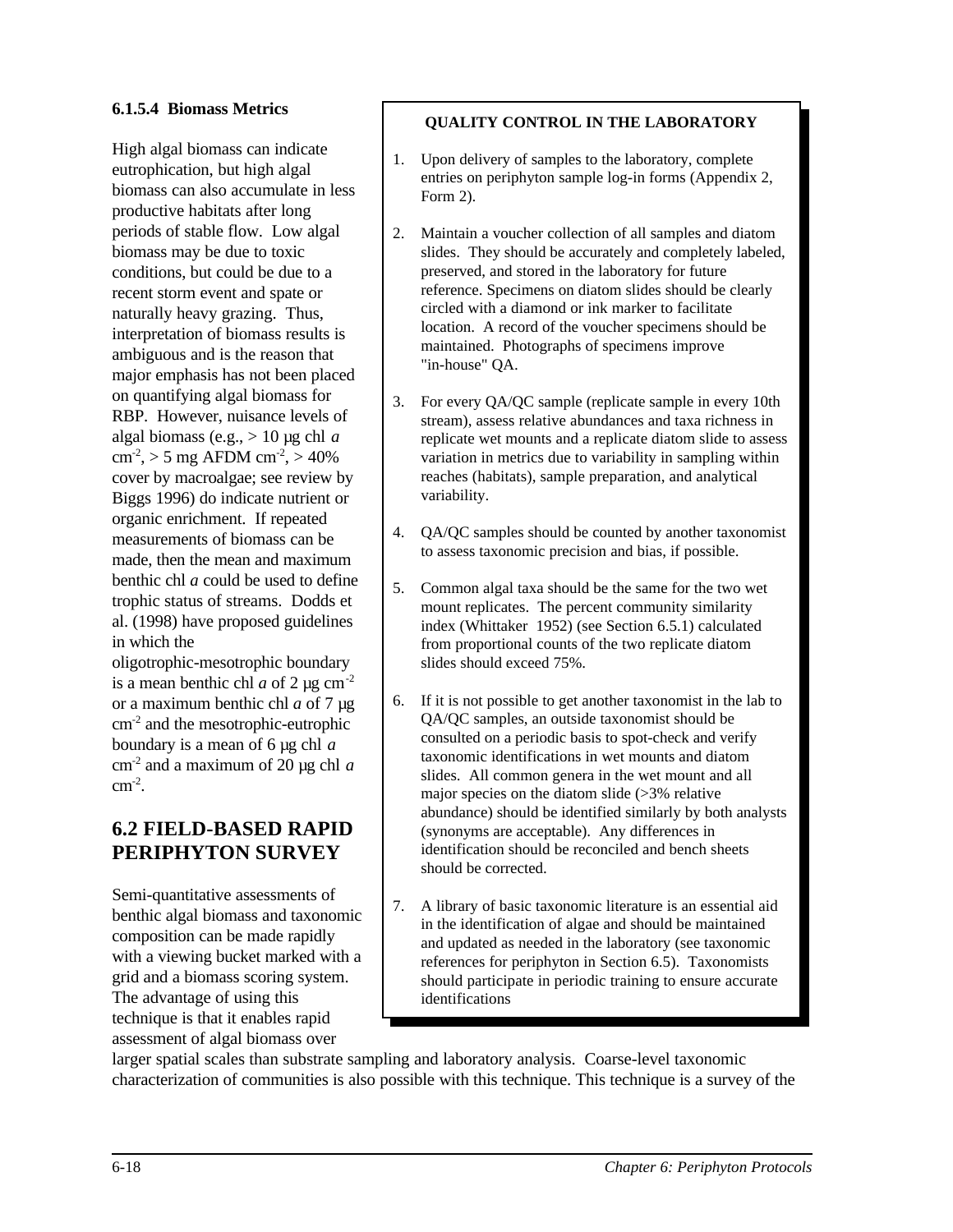natural substrate and requires no laboratory proc essing, but hand picked samples can be returned to the laboratory to quickly verify identification. It is a technique developed by Stevenson and Rier<sup>2</sup>.

- 1. Fill in top of Rapid Periphyton Survey (RPS) Field Sheet, Appendix A-2, Form 5.
- 2. Establish at least 3 transects across the habitat being sampled (preferably riffles or runs in the reach in which benthic algal accumulation is readily observed and characterized).
- 3. Select 3 locations along each transect (e.g., stratified random locations on right, middle, and left bank).
- 4. Characterize algae in each selected location by immersing the bucket with 50-dot grid  $(7 \times 7 + 1)$  in the water.
	- ! First, characterize macroalgal biomass.
		- Observe the bottom of the stream through the bottom of the viewing bucket and count the

## **FIELD EQUIPMENT FOR RAPID PERIPHYTON SURVEY**

- viewing bucket with 50-dot grid [Make the viewing bucket by cutting a hole in bottom of large ( $\geq 0.5$  m diameter) plastic bucket, but leave a small ridge around the edge. Attach a piece of clear acrylic sheet to the bottom of the bucket with small screws and silicon caulk. The latter makes water tight seal so that no water enters the bucket when it is partially submerged. Periphyton can be clearly viewed by looking down through the bucket when it is partially submerged in the stream. Mark 50 dots in a 7 x 7 grid on the top surface of the acrylic sheet with a waterproof black marker. Add another dot outside the 7 x 7 grid to make the 50 dot grid.]
- meter stick
- pencil
- Rapid Periphyton Survey Field Sheet

number of dots that occur over macroalgae (e.g., Cladophora or Spirogyra) under which substrates cannot be seen. Record that number and the kind of macroalgae under the dots on RPS field sheet.

- Measure and record the maximum length of the macroalgae.
- If two or more types of macroalgae are present, count the dots, measure, and record information for each type of macroalgae separately.
- ! Second, characterize microalgal cover.
	- While viewing the same area, record the number of dots under which substrata occur that are suitable size for microalgal accumulation (gravel  $> 2$  cm in size).
	- Determine the kind (usually diatoms and blue-green algae) and estimate the thickness (density) of microalgae under each dot using the following thickness scale:

0 - substrate rough with no visual evidence of microalgae

- 0.5 substrate slimy, but no visual accumulation of microalgae is evident
- 1 a thin layer of microalgae is visually evident
- 2 accumulation of microalgal layer from 0.5-1 mm thick is evident
- 3 accumulation of microalgae layer from 1 mm to 5 mm thick is evident
- 4 accumulation of microalgal layer from 5 mm to 2 cm thick is evident
- 5 accumulation of microalgal layer greater than 2 cm thick is evident Mat thickness can be measured with a ruler.
- Record the number of dots that are over each of the specific thickness ranks separately for diatoms, blue-green algae, or other microalgae.

 $2$ S.T. Rier is a graduate student at the University of Louisville.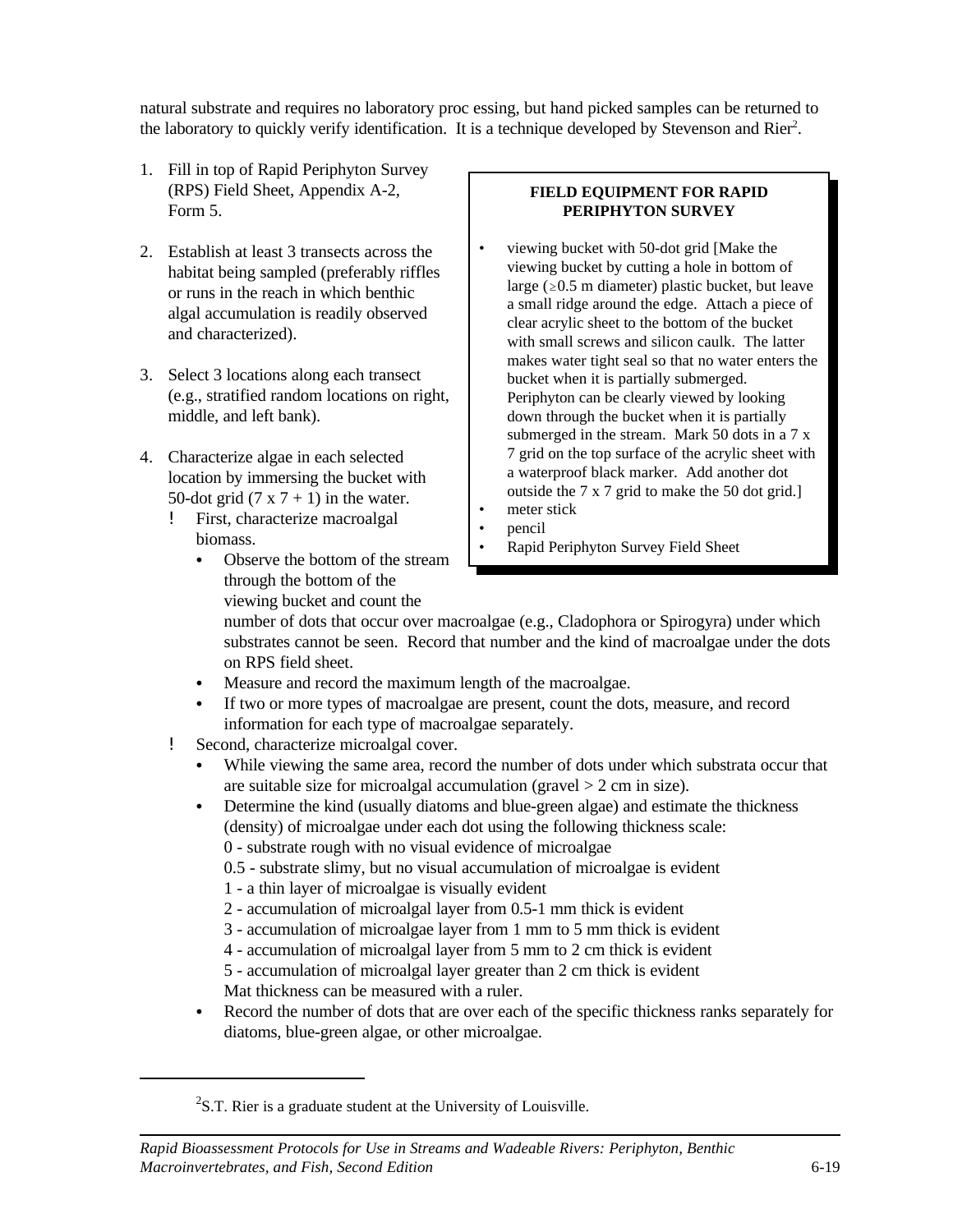- 5. Statistically characterize density of algae on substrate by determining:
	- total number of grid points (dots) evaluated at the site  $(D_t)$ ;
	- ! number of grid points (dots) over macroalgae  $(D_m)$ <br>! total number of grid points (dots) over suitable sub
	- **!** total number of grid points (dots) over suitable substrate for microalgae at the site  $(d_t)$ ;
	- ! number of grid points over microalga of different thickness ranks for each type of microalga  $(d_i);$
	- **!** average percent cover of the habitat by each type of macroalgae (i.e.,  $100X D_m/D_t$ );
	- ! maximum length of each type of macroalgae;
	- ! mean density (i.e., thickness rank) of each type of macroalgae on suitable substrate (i.e.,  $\Sigma d_i r_i/d_i$ ); maximum density of each type of microalgae on suitable substrate.
- 6. QA/QC between observers and calibration between algal biomass (chl *a*, AFDM, cell density and biovolume  $cm<sup>2</sup>$  and taxonomic composition) can be developed by collecting samples that have specific microalgal rankings and assaying the periphyton.

# **6.3 TAXONOMIC REFERENCES FOR PERIPHYTON**

A great wealth of taxonomic literature is available for algae. Below is a subset of that literature. It is a list of taxonomic references that are useful for most of the United States and are either in English, are important because no English treatment of the group is adequate, or are valuable for the good illustrations.

Camburn, K.E., R.L. Lowe, and D.L. Stoneburner. 1978. The haptobenthic diatom flora of Long Branch Creek, South Carolina. *Nova Hedwigia* 30:149-279.

Collins, G.B. and R.G. Kalinsky. 1977. Studies on Ohio diatoms: I. Diatoms of the Scioto River Basin. *Bull. Ohio Biological Survey*. 5(3):1-45.

Cox, E. J. 1996. *Identification of freshwater diatoms from live material*. Chapman & Hall, London.

Czarnecki, D.B. and D.W. Blinn. 1978. *Diatoms of the Colorado River in Grand Canyon National Park and vicinity*. (Diatoms of Southwestern USA II). Bibliotheca Phycologia 38. J. Cramer. 181 pp.

Dawes, C. J. 1974. *Marine Algae of the West Coast of Florida*. University of Miami Press.

Dillard, G.E. 1989a. Freshwater algae of the Southeastern United States. Part 1. Chlorophyceae: Volvocales, Testrasporales, and Chlorococcales. *Bibliotheca*, 81.

Dillard, G.E. 1989b. Freshwater algae of the Southeastern United States. Part 2. Chlorophyceae: Ulotrichales, Microsporales, Cylindrocapsales, Sphaeropleales, Chaetophorales, Cladophorales, Schizogoniales, Siphonales, and Oedogoniales. *Bibliotheca Phycologica*, 83.

Dillard, G.E. 1990. Freshwater algae of the Southeastern United States. Part 3. Chlorophyceae: Zygnematales: Zygenmataceae, Mesotaeniaceae, and Desmidaceae (Section 1). *Bibliotheca Phycologica*, 85.

Dillard, G.E. 1991. Freshwater algae of the Southeastern United States. Part 4. Chlorophyceae: Zygnemateles: Desmidaceae (Section 2). *Bibliotheca Phycologica*, 89.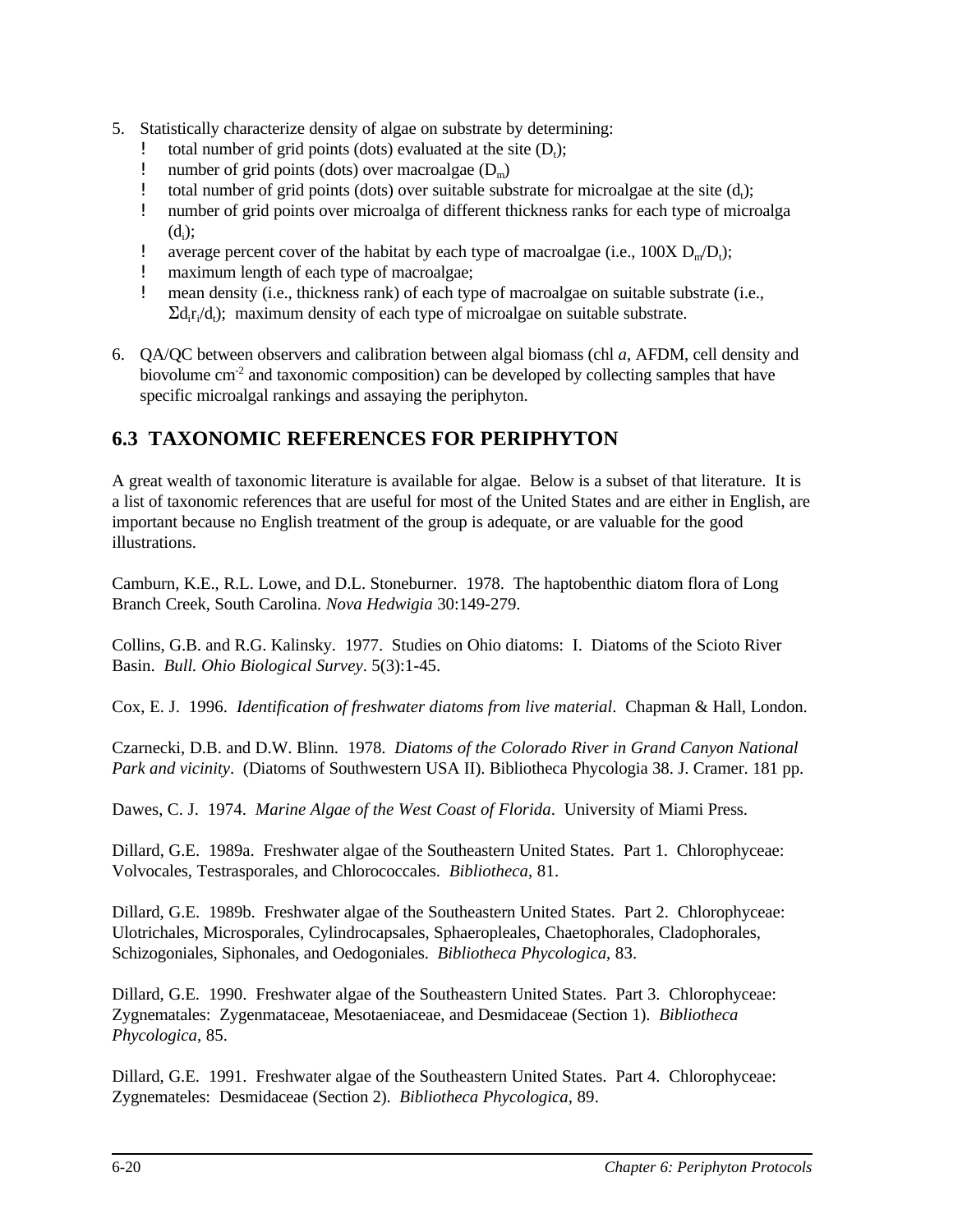Drouet, F. 1968. *Revision of the classification of the oscillatoriaceae*. Monograph 15. Academy of Natural Sciences, Philadelphia. Fulton Press, Lancaster, Pennsylvania.

Hohn, M.H. and J. Hellerman. 1963. The taxonomy and structure of diatom populations from three North American rivers using three sampling methods. *Transaction of the American Microscopal Society* 82:250-329.

Hustedt, F. 1927-1966. Die kieselalgen In Rabenhorst's Kryptogamen-flora von Deutschland Osterreich und der Schweiz VII. Leipzig, West Germany.

Hustedt, F. 1930. *Bacillariophyta (Diatomae)*. In Pascher, A. (ed). Die suswasser Flora Mitteleuropas. (The freshwater flora of middle Europe). Gustav Fischer Verlag, Jena, Germany.

Jarrett, G.L. and J.M. King. 1989. The diatom flora (Bacillariphyceae) of Lake Barkley. U.S. Army Corps of Engineers, Nashville Dist. #DACW62-84-C-0085.

Krammer, K. and H. Lange-Bertalot. 1986-1991. Susswasserflora von Mitteleuropa. Band 2. Parts 1-4. Bacillariophyceae. Gustav Fischer Verlag. Stuttgart. New York.

Lange-Bertalot, H. and R. Simonsen. 1978. A taxonomic revision of the Nitzschia lanceolatae Grunow: 2. European and related extra-European freshwater and brackish water taxa. *Bacillaria* 1:11-111.

Lange-Bertalot, H. 1980. New species, combinations and synonyms in the genus Nitzschia. *Bacillaria* 3:41-77.

Patrick, R. and C.W. Reimer. 1966. *The diatoms of the United States, exclusive of Alaska and Hawaii*. Monograph No. 13. Academy of Natural Sciences, Philadelphia, Pennsylvania.

Patrick, R. and C.W. Reimer. 1975. *The Diatoms of the United States*. Vol. 2, Part 1. Monograph No. 13. Academy of Natural Sciences, Philadelphia, Pennsylvania.

Prescott, G.W. 1962. *The algae of the Western Great Lakes area*. Wm. C. Brown Co., Dubuque, Iowa.

Prescott, G.W., H.T. Croasdale, and W.C. Vinyard. 1975. *A Synopsis of North American desmids.*  Part II. Desmidaceae: Placodermae. Section 1. Univ. Nebraska Press, Lincoln, Nebraska.

Prescott, G.W., H.T. Croasdale, and W.C. Vinyard. 1977. *A synopsis of North American desmids. Part II. Desmidaceae: Placodermae*. Section 2. Univ. Nebraska Press, Lincoln, Nebraska.

Prescott, G.W., H.T. Croasdale, and W.C. Vinyard. 1981. *A synopsis of North American desmids. Part II. Desmidaceae: Placodermae*. Section 3. Univ. Nebraska Press, Lincoln, Nebraska.

Prescott, G.W. 1978. *How to know the freshwater algae*. 3rd Edition. Wm. C. Brown Co., Dubuque, Iowa.

Simonsen, R. 1987. *Atlas and catalogue of the diatom types of Friedrich Hustedt*. Vol. 1-3. J. Cramer. Berlin, Germany.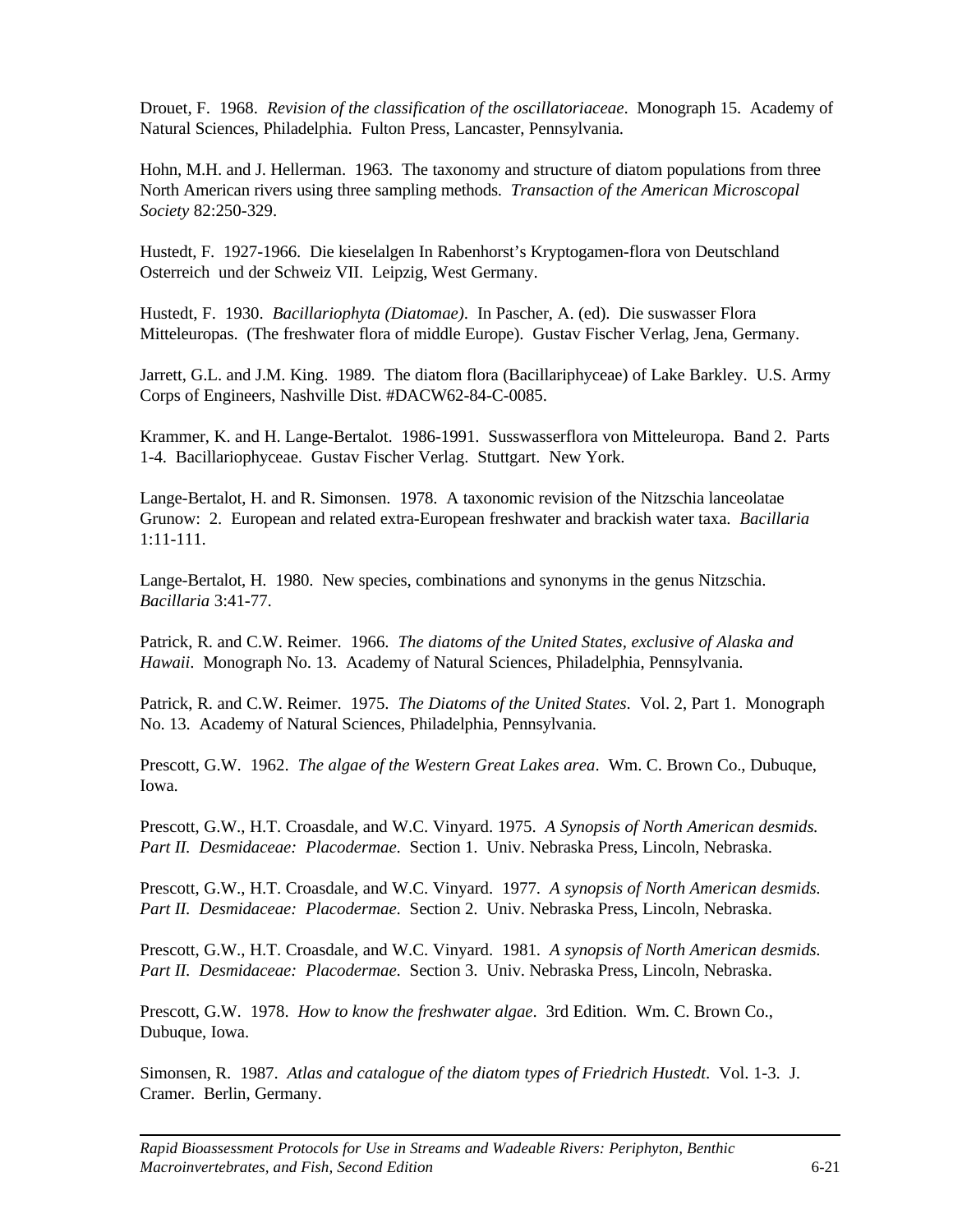Smith, M. 1950. *The Freshwater Algae of the United States*. McGraw-Hill, New York, New York.

Taylor, W. R. 1960. *Marine algae of the eastern tropical and subtropical coasts of the Americas*. University of Michigan Press, Ann Arbor, Michigan.

VanLandingham, S. L. 1982. *Guide to the identification, environmental requirements and pollution tolerance of freshwater blue-green algae (Cyanophyta)*. EPA-600/3-82-073.

Whitford, L.A. and G.J. Schumacher. 1973. *A manual of freshwater algae*. Sparks Press, Raleigh, North Carolina.

Wujek, D.E. and R.F. Rupp. 1980. Diatoms of the Tittabawassee River, Michigan. *Bibliotheca Phycologia* 50:1-100.

## **6.4 AUTECOLOGICAL REFERENCES FOR PERIPHYTON**

Beaver, J. 1981. *Apparent ecological characteristics of some common freshwater diatoms*. Ontario Ministry of the Environment. Rexdale, Ontario, Canada.

Cholnoky, B. J. 1968. Ökologie der Diatomeen in Binnegewässern. Cramer, Lehre.

Fabri, R. and L. Leclercq. 1984. Etude écologique des riviéres du nord du massif Ardennais (Belgique): flore et végétation de diatomeées et physico-chimie des eaux. 1. Station scientifique des Hautes Fagnes, Robertville. 379 pp.

Fjerdingstad, E. 1950. The microflora of the River Molleaa with special reference to the relation of benthic algae to pollution. *Folia Limnologica Scandanavica* 5, 1-123.

Hustedt, F. 1938-39. Systamatische und ökologische Untersuchungen über die Diatomeen-Flora von Java, Bali und Sumatra nach dem Material deter Deutschen Limnologischen Sunda-Expedition. Allgemeiner Teil. I. Ubersicht über das Untersuchungsmaterial und Charakterisktik der Diatomeenflora der einzelnen Gebiete. II. Die Diatomeen flora der untersuchten Gesässertypen. III. Die ökologische Faktoren und ihr Einfluss auf die Diatomeenflora. Archiv für Hydrobiologie, Supplement Band, 15:638-790 (1938); 16:1-155 (1938); 16:274-394 (1939).

Hustedt, F. 1957. Die Diatomeenflora des Flusssystems der Weser im Gebiet der Hansestadt Bremen. Abhandlungen naturwissenschaftlichen. Verein zu Bremen, Bd. 34, Heft 3, S. 181-440, 1 Taf.

Lange-Bertalot, H. 1978. Diatomeen-Differentialarten anstelle von Leitformen: ein geeigneteres Kriterium der Gewässerbelastung. *Archiv für Hydrobiologie Supplement 51*, 393-427.

Lange-Bertalot, H. 1979. Pollution tolerance of diatoms as a criterion for water quality estimation. *Nova Hedwigia* 64, 285-304.

LeCointe C., M. Coste, and J. Prygiel. 1993. "OMNIDIA" software for taxonomy, calculation of diatom indices and inventories management. *Hydrobiologia* 269/270: 509-513.

Lowe, R. L. 1974. *Environmental Requirements and Pollution Tolerance of Freshwater Diatoms*. US Environmental Protection Agency, EPA-670/4-74-005. Cincinnati, Ohio, USA.